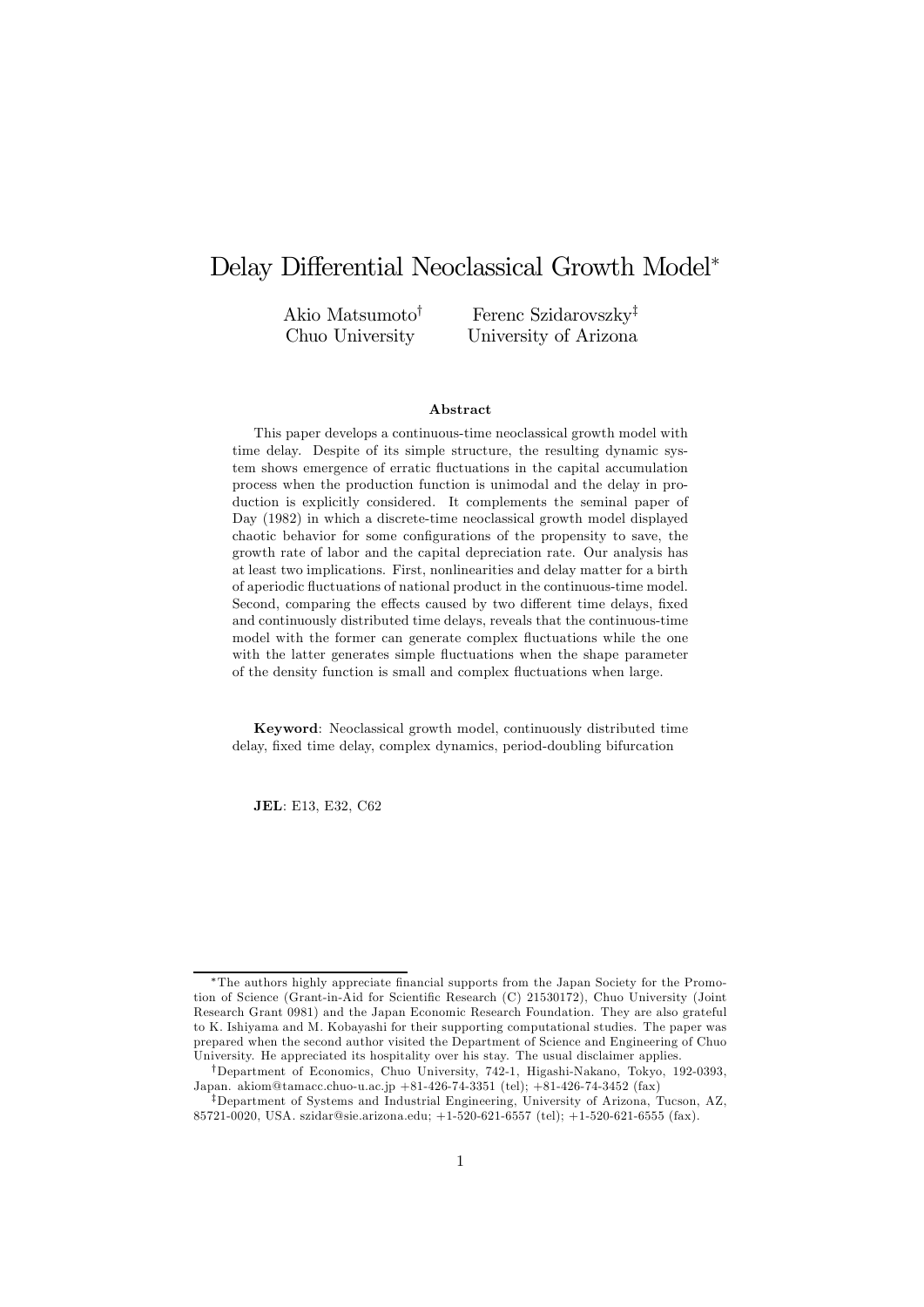### 1 Introduction

In his seminal papers, Day (1982, 1983) examines two conventional dynamic models, one of neoclassical economic growth and the other of productivity and population growth, to show emergence of complex behavior from a quite simple economic structure when sufficient nonlinearities are present. Both models are constructed in discrete-time and have the mound-shaped production function representing the negative effects of pollution caused by increasing capital. It is then analytically and numerically demonstrated that the models generate not only periodic cycles but also chaotic behavior for certain values of the shape parameter of the production function. Each paper has been one of the most influential papers in the study of nonlinear economic dynamics for the last three decades. Since the publications of these papers, a lot of efforts have been devoted to deepen the understanding of economic complexity including chaotic behavior, multistability, basins of attractions and so on. Overviews of early contributions and recent developments in nonlinear economic dynamics are found in, to name a few, Day (1994), Puu (2003) and Bischi *et al*. (2010).

In discrete-time analysis, there is a clear and simple criteria such as the "period-three condition" of Li and Yorke (1975) to detect chaos, which can be applied to first-order nonlinear difference equations. In consequence, discretetime chaos has numerous applications to economic models, as shown, for example, in the papers collected in Rosser (2004). On the other hand, the economic applications of continuous-time chaos are so far limited. This may be due to the facts that there are no general criteria to establish the presence of chaos in continuous-time analysis and that a continuous-time system must be at least three dimensional. As a result, advanced analytical and numerical considerations are required to find chaos in continuous models.

Despite of this inconvenience, this paper aims to reconsider emergence of erratic and unstable fluctuations in a delay continuous-time neoclassical growth model with the following four reasons. The first reason is concerned with continuous time scales and is due to Gandolfo (1997) who raises a question on the choice of continuous or discrete time scales in the construction of dynamic models and gives eight reasons to be in favor of the use of continuous models including the following: it is natural to treat economic phenomena as continuous, provided that the variables to be examined in the dynamic models are the outcomes of a great number of decisions taken by different agents at different points of time. This is in particular a case in the aggregate model. The second is concerned with a delay in production process. In the cases of most models discussed earlier in the literature, it is assumed that each economic agents has instantaneous information about its own as well as its rivals' behavior. This assumption has mathematical convenience but does not fully describe real economic situations in which there are always time delays between the times when information obtained and the times when the decisions are implemented. The third is concerned with nonlinearities. If the analysis is confined to a neighborhood of a stationary point, then linear systems are appropriate. However if certain "global" phenomenon is considered, then nonlinear behavior is responsible for the endogenous dynamics. Finally the fourth reason is concerned with the use of the neoclassical model and similar to the argument of Day (1983). Namely, it has the simplest possible framework and still provides a convenient starting point for an investigation of continuous complex dynamics. In addition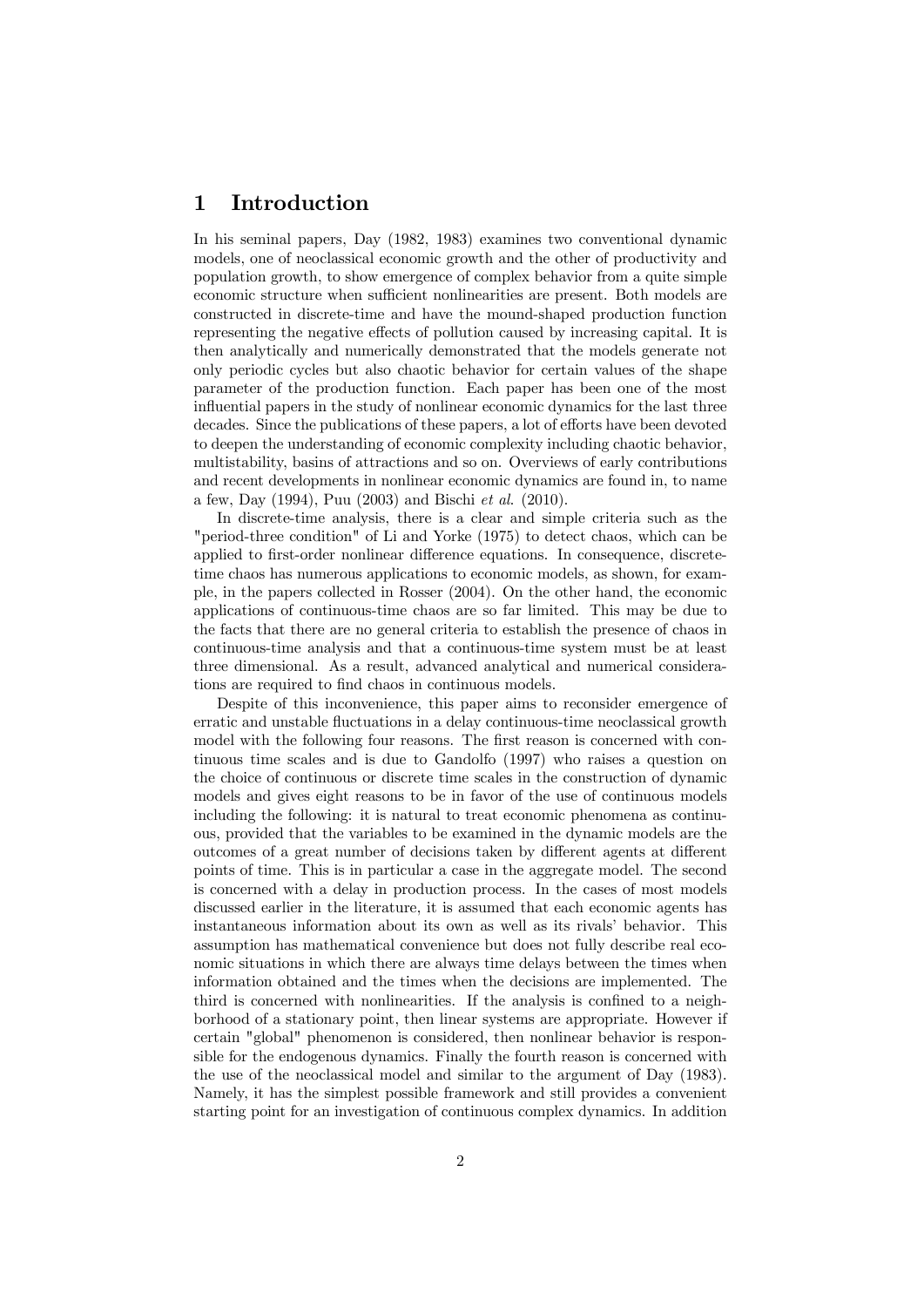to these, we have an academic curiosity to find economic circumstances under which continuous models give rise to similar dynamic behavior as discrete models. Similarly to the spirit and function form of the discrete-time neoclassical model of Day (1982), continuous time scales, nonlinearity and delay are assumed in this paper.

The structure of the paper is as follows. Section 2 gives a brief overview of the neoclassical growth model and discusses the fact that the model is globally stable if its dynamics is constructed in continuous time while the discrete-time model possesses the possibility of chaotic outcomes when the stationary state is locally unstable. The continuous-time neoclassical growth model can be transformed into a delay differential system which is also capable of producing complex dynamics. Section 3 introduces continuously distributed time delay and Section 4 replaces it with fixed time delay. Section 5 compares the effects caused by these two different types of delays. Finally some concluding remarks are given in Section 6.

## 2 Neoclassical Growth Model

This section serves as a short summary of the neoclassical aggregate model of growth, which can be traced back to Solow (1956) and Swan (1956). An enormous amount of work carried out since then. The main interest has been on two questions: whether full employment growth is possible and whether such growth is stable. Affirmative answers are given under various conditions. The turning point is Day's (1982) model showing the occurrence of chaos.

This section is divided into two parts: First the continuous-time version is briefly discussed to show asymptotic stability of the steady state and then the discrete-time version is abstracted. Erratic fluctuations are demonstrated when the steady state is locally unstable and the production function involves strong nonlinearities.

### 2.1 Continuous Time Scales

In its simplest version, the neoclassical growth model assumes that the economy has one sector producing national product Y with a production function,

$$
Y(t) = F(L(t), K(t))
$$
\n<sup>(1)</sup>

where  $L(t)$  is labor,  $K(t)$  is capital and t denotes time. F is assumed to be conventional implying that it is constant returns to scale (i.e.,  $F(\alpha L, \alpha K) =$  $\alpha F(L, K)$  for  $\alpha > 0$ ) and the two factors are indispensable for production (i.e.,  $L(t) > 0$  and  $K(t) > 0$ . Denoting consumption by  $C(t)$  and investment by  $I(t)$ , the equilibrium in the output market is described by the supply-equals-demand relation

$$
Y(t) = C(t) + I(t). \tag{2}
$$

We assume that the amount of consumption is a constant fraction of net income,

$$
C(t) = (1 - s)(Y(t) - \mu K(t))
$$
\n(3)

where  $s \in (0, 1)$  is the average propensity to save and  $\mu \in (0, 1]$  is the depreciation ratio of capital. There are two sources of dynamics: investment and labor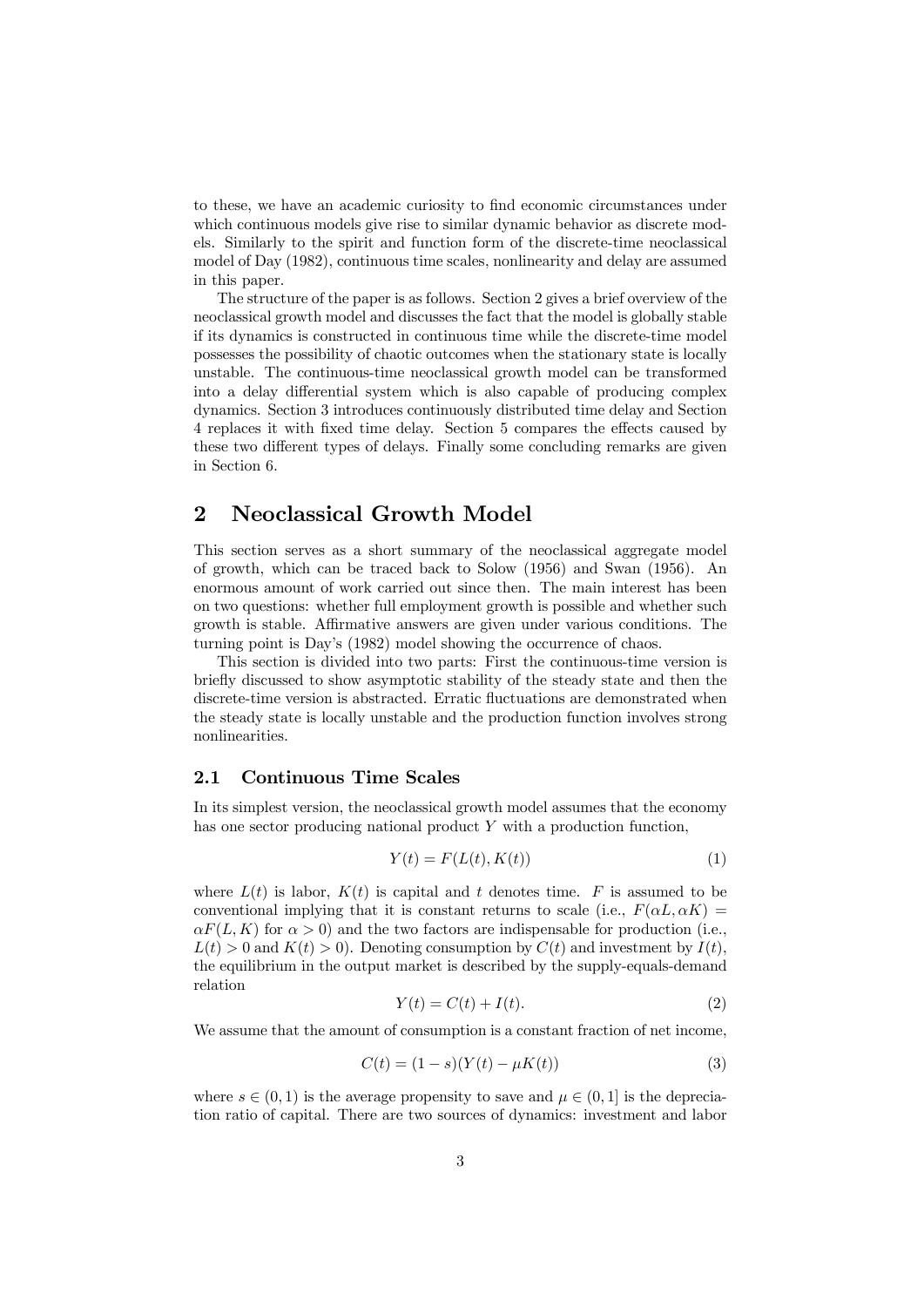supply. The amount of gross investment  $I(t)$  is equal to the sum of the change in capital stock and the amount of capital depreciation at each instant of time,

$$
I(t) = \dot{K}(t) + \mu K(t),\tag{4}
$$

where the dot over variables denotes time derivatives, e.g.,  $\dot{K}(t) = dK(t)/dt$ . We further assume that labor grows at a (exogenously determined) positive constant rate  $n > 0$ ,

$$
L(t) = L_0 e^{nt} \tag{5}
$$

where  $L_0$  is the amount of labor available at  $t = 0$ .

Substituting equations (1) and (4) into (2) gives

$$
F(L(t), K(t)) = C(t) + \dot{K}(t) + \mu K(t).
$$

Dividing both sides by  $L(t) > 0$  and introducing the per-capita variables,  $c(t) =$  $C(t)/L(t)$  and  $k(t) = K(t)/L(t)$ , we obtain

$$
f(k(t)) = c(t) + \frac{\dot{K}(t)}{L(t)} + \mu k(t)
$$
\n(6)

where the assumption of constant returns to scale implies that we can write the production function in the "intensive" or "per-capita" form

$$
f(k) = F\left(1, \frac{K}{L}\right).
$$

Dividing both sides of equation (3) by  $L(t)$  gives

$$
c(t) = (1 - s)(f(k(t)) - \mu k(t)).
$$

Differentiating  $k(t)$  with respect to t and noticing that the growth rate of labor is  $n$ , we obtain, after arranging terms,

$$
\frac{\dot{K}(t)}{L(t)} = \dot{k}(t) + nk(t).
$$

Combining the last two equations with (6), we have the fundamental dynamic equation of the neoclassical aggregate growth model:

$$
\dot{k}(t) = sf(k(t)) - \delta k(t) \text{ where } \delta = n + s\mu. \tag{7}
$$

We now impose the conventional assumptions (i.e., Inada conditions) on the per-capita production function  $f(k)$ :

### Assumption 1.

- (1)  $f'(k) > 0$  and  $f''(k) < 0$  for all  $k \ge 0$ ;
- (2)  $f(0) = 0$ ;
- (3)  $\lim_{k \to 0} f'(k) = \infty$  and  $\lim_{k \to \infty} f'(k) = 0$ .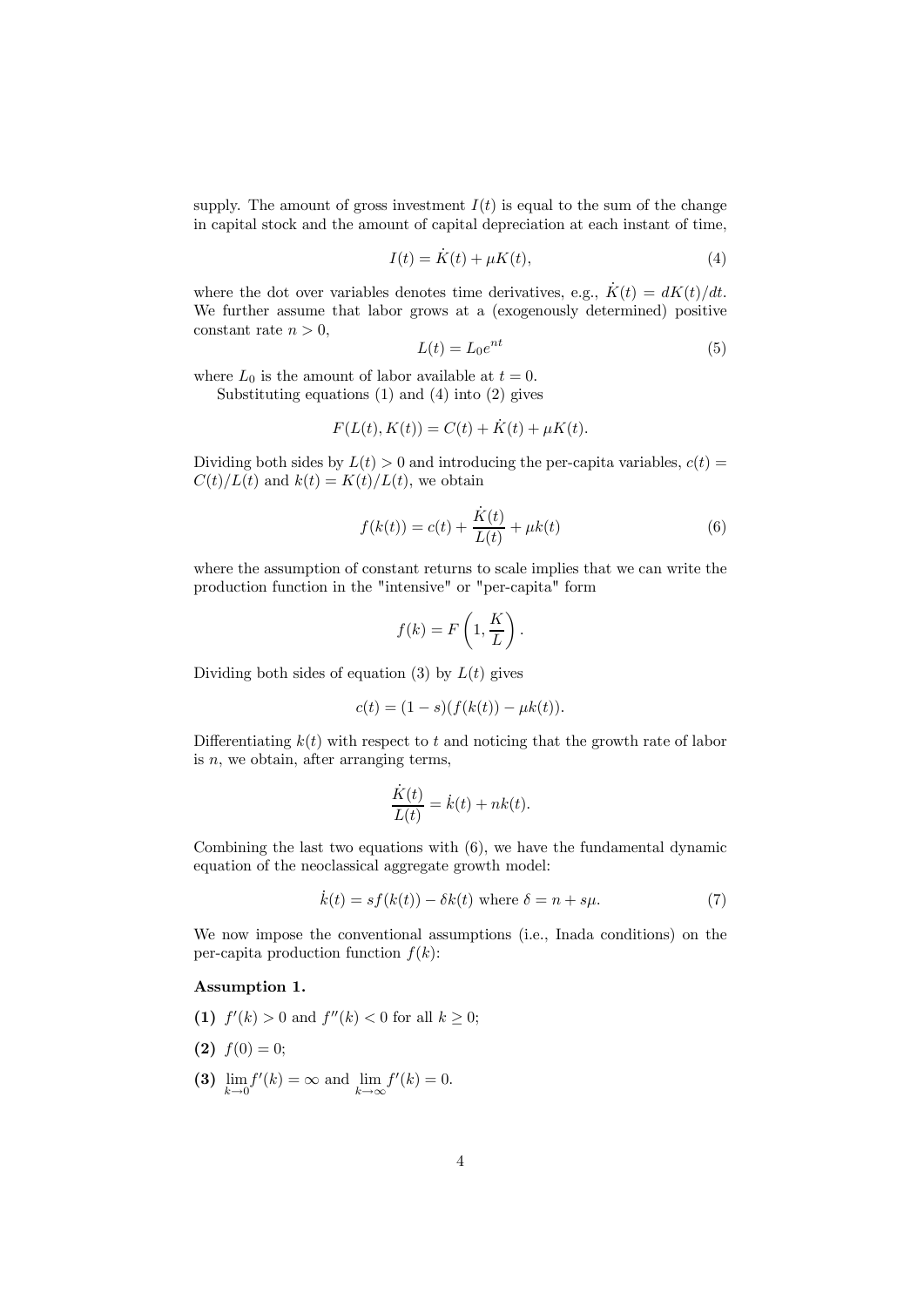Under these conditions, the continuous-time neoclassical growth model (7) has a steady state  $k^* > 0$  which is the unique positive solution of equation

$$
sf(k^*) = \delta k^*.
$$

Outside this steady state we have two possibilities:

$$
\dot{k} > 0 \text{ for } k_0 < k^* \text{ or } \dot{k} < 0 \text{ for } k_0 > k^* \tag{8}
$$

with  $k_0 \neq k^*$  and  $k_0 \neq 0$ . The directions of inequalities of  $\hat{k}$  in (8) imply the local asymptotical stability of the positive steady state. This classical result is well known from the literature.

### 2.2 Discrete Time Scales

In this section, we transform the continuous model to the discrete time model where t now refers to period t. The behavioral specifications  $(1)$ ,  $(2)$  and  $(3)$ are not affected by changing time scales. On the other hand, dynamic specifications (4) and (5) should be modified accordingly. The labor supply equation is changed to

$$
L(t) = (1+n)^t L_0
$$
\n(9)

where the notation  $n$  is used to denote the growth rate of labor. A law of motion for the capital stock in discrete time is obtained by replacing  $K(t)$  in equation (4) by  $K(t + 1) - K(t)$ , so

$$
K(t+1) - K(t) = I(t) - \mu K(t).
$$
\n(10)

Substituting (3) and (10) into the equilibrium relation (2) and re-arranging terms yield

$$
sY(t) = K(t+1) - (1 - s\mu)K(t).
$$

Dividing both sides by  $L(t)$  and using relations  $y(t) = f(k(t))$  and  $L(t +$  $1/L(t) = 1+n$  yield the discrete-time fundamental dynamic equation of capital:

$$
k(t+1) = \frac{1}{1+n}(sf(k(t)) + (1 - s\mu)k(t)) \equiv g(k(t)).
$$
\n(11)

Given the initial condition  $k_0$ , this first-order difference equation determines the entire time path of the capital stock. The conventional neoclassical assumptions (i.e., Assumption 1) ensures that there is a positive and stable steady state  $k_s > 0$  such that  $k_s = g(k_s)$  and all trajectories monotonically converge to  $k_s$ as  $t \to \infty$  for all  $k_0 > 0$ . As a benchmark, given the well known Cobb-Douglas production function  $F(L, K) = AK^aL^{1-a}$  with  $A > 0$  being the technology parameter and  $a \in (0,1)$ , the elasticity parameter, we have its intensive form  $f(k) = Ak<sup>a</sup>$ . In this case it can be confirmed that the steady state is  $k<sub>s</sub>$  =  $[sA/(n + s\mu)]^{1/1-a}$  which is locally asymptotically stable.

Day (1982) reconstructs this neoclassical theory of capital accumulation under circumstances in which productivity of the production function is reduced by a pollution effect caused by increasing concentration of capital. Applying the nonlinear dynamic theory, he demonstrates that erratic behavior exhibiting wandering and sawtooth patterns can emerge when sufficient nonlinearities are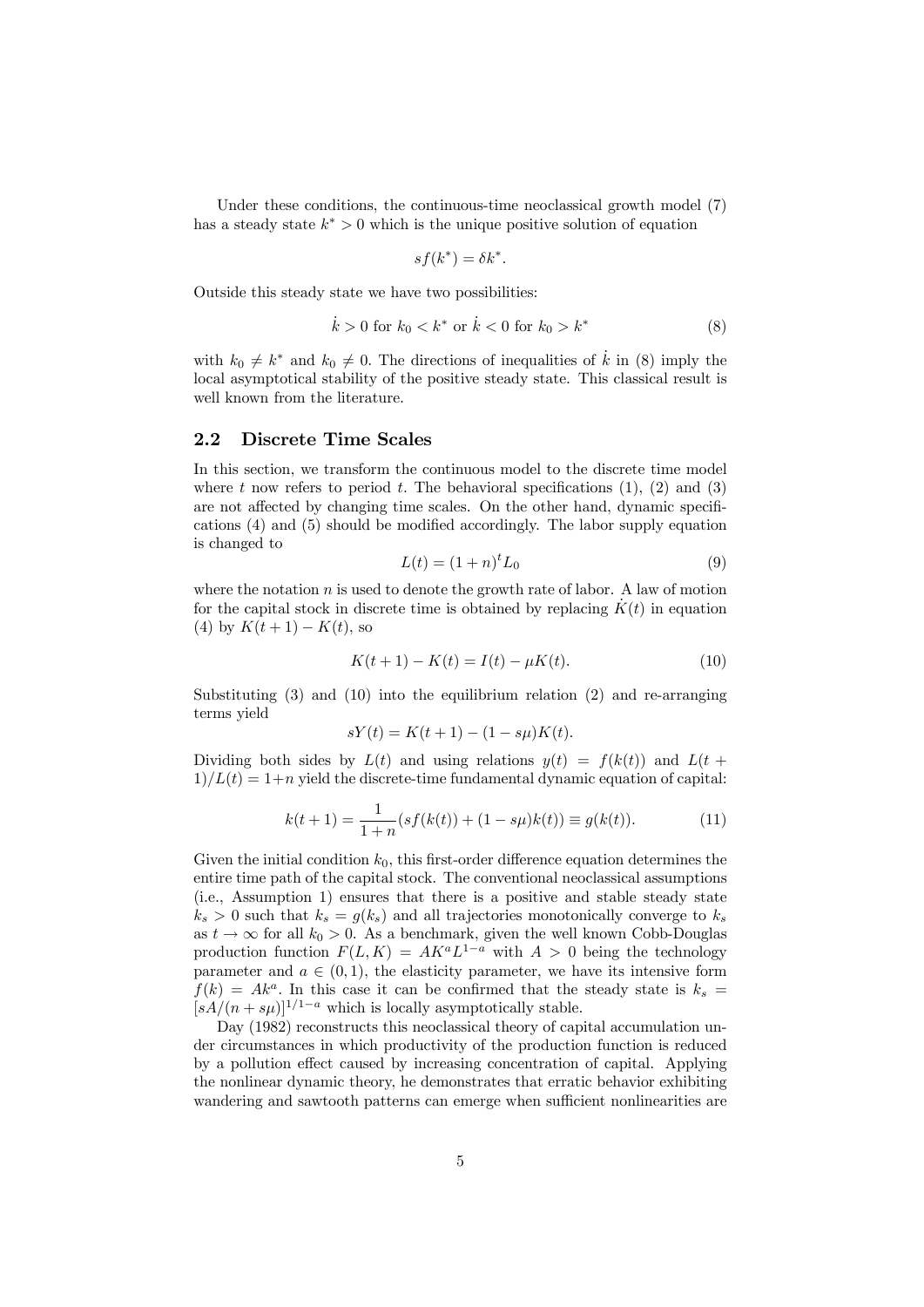present. In particular, in contrast to the conventional neoclassical assumptions, the per-capita production function is modified to have the form

$$
f(k) = Ak^a(1-k)^b
$$
\n(12)

with  $A > 0$  and  $f'(k) < 0$  for large k. The factor  $(1-k)^b$  reflects the influence of pollution on per-capita output. When the capital intensity increases, pollution increases as well. However for a small enough value of  $b$ , the pollution effect is so small that the modified production function behaves like the conventional production function. When b is relatively large, the pollution effect reduces national output. Substituting the new production function into (11), we have the modified fundamental equation of capital accumulation:

$$
k(t+1) = \frac{sA}{1+n}k(t)^{a}(1-k(t))^{b} + \frac{1-s\mu}{1+n}k(t).
$$

Consider a simplification by assuming that  $a = b = 1$ . Introducing the new variable  $z = Bk$  with

$$
B = \frac{sA}{1 + (A - \mu)s}
$$

reduces the fundamental equation to the logistic map,

$$
z(t+1) = \theta z(t)(1 - z(t))
$$
\n(13)

where

A positive fixed point

$$
\theta = \frac{1 + (A - \mu)s}{1 + n}.
$$

$$
z_s = \frac{\theta - 1}{\theta},
$$

is obtained for  $\theta > 1$ . The dynamics of  $k(t)$  generated by (11) with the modified production function is equivalent to the dynamics of  $z(t)$  generated by the logistic map (13). The dynamic structure of (13) has been extensively studied and it is now well-know that equation (13) can generate a wide variety of dynamics ranging from monotonic convergence to chaotic behavior, depending on the value of  $\theta$ . The factor  $\theta$  usually varies between zero and four. In summary, the discrete-time neoclassical growth model (13) can generate the following dynamics:

- (1) monotonic convergence to zero for  $0 < \theta \le 1$ ,<br>(2) monotonic growth and convergence to  $z_s$  for
- monotonic growth and convergence to  $z_s$  for  $1 < \theta \leq 2$ ,
- (3) oscillatory convergence to  $z_s$  for  $2 < \theta \leq 3$ ,
- (4) continued oscillations around  $z_s$  for  $3 < \theta \leq 4$ .

## 3 Growth Model with Continuously Distributed Time Delay

It is demonstrated in the first half of the last section that the continuous-time neoclassical growth model is definitely stable. It is also demonstrated in the latter half that the discrete-time neoclassical model may induce erratic dynamics in the capital-labor ratio under strong nonlinearity presented by the larger value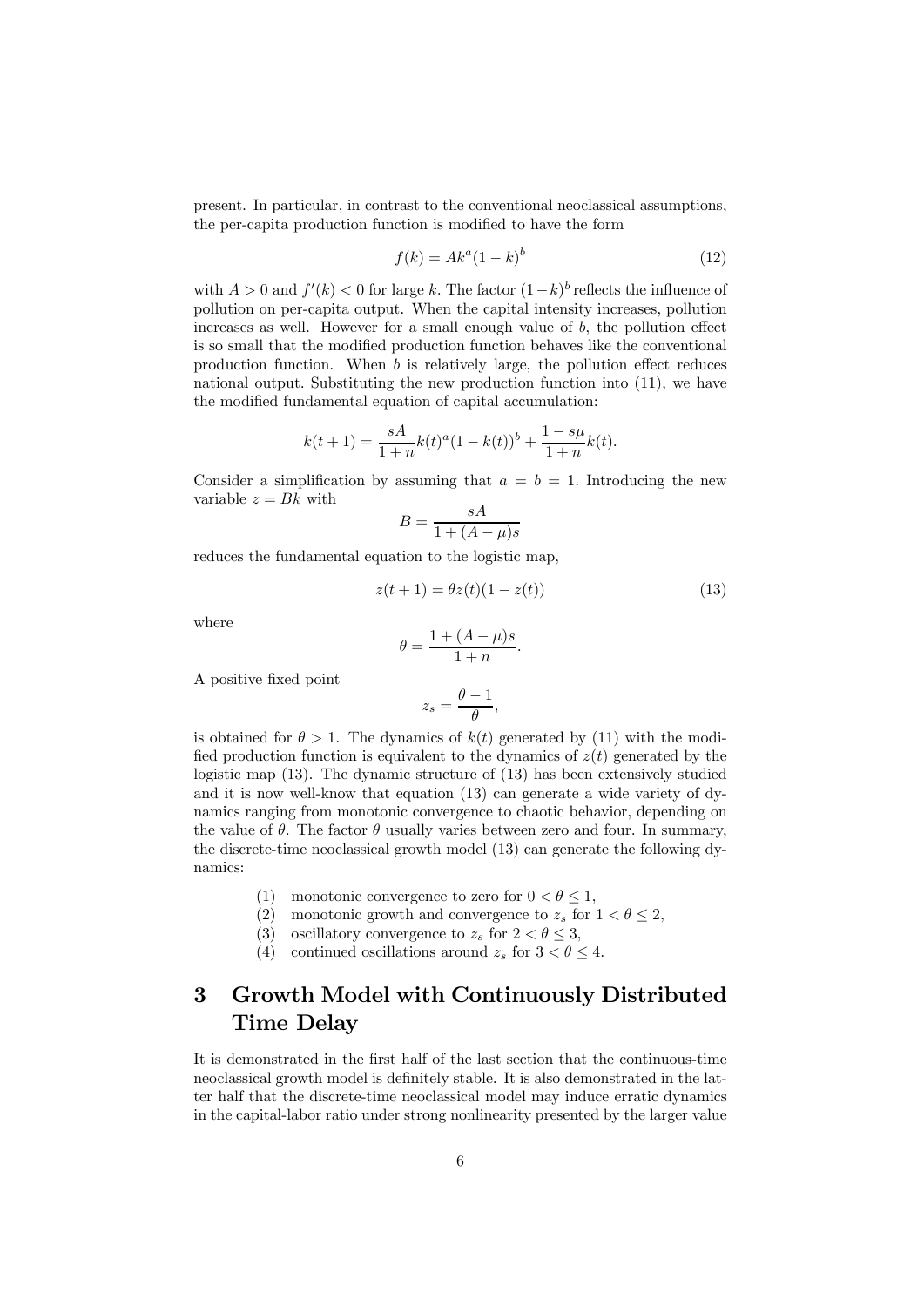of  $\theta$ . There is a sharp difference between dynamics generated by the continuous and discrete models. To discuss emergence of irregular fluctuations in the continuous model, it may be helpful to take account two facts; one is that a simple nonlinear delay differential equation such as the Mackey-Glass equation (1977) may display complex dynamics involving chaos and the other is that there is always a time delay due to the decision making process and the decision implementation. In this and next sections, we will confine our attention to delays in the capital accumulation process. Using the mound-shaped production function as, for example, in the case of the modified production function (12), we take a close look at destabilizing effects caused by delays in production.

If a production delay is present and the delay is known or certain, then the production function is written as

$$
y(t) = f(k(t - \tau))
$$

where  $\tau \geq 0$  is the delay. We will examine the case of known delays in the next section and inquire into the case of unknown delay in this section. A convenient way to introduce unknown or uncertain delay into the model is offered by considering it as a random variable and replacing it by its expected value. If the expected per-capita capital stock at time t is denoted by  $k^e(t)$  and is based on the entire history of the actual capital stock from zero to t, then the continuous-time dynamic system (7) with delay in production can be rewritten as a Volterra-type integro-differential equation:

$$
\dot{k}(t) = -\alpha k(t) + \beta k^{e}(t)(1 - k^{e}(t)),
$$
\n
$$
k^{e}(t) = \int_{0}^{t} \omega(t - \sigma, T, m)k(\sigma)d\sigma,
$$
\n(14)

where  $\alpha = \delta$ ,  $\beta = sA$  and the weighting function is defined as

$$
\omega(t-\sigma,T,m) = \begin{cases} \frac{1}{T}e^{-\frac{t-\sigma}{T}} & \text{if } m=0, \\ \frac{1}{m!} \left(\frac{m}{T}\right)^{m+1} (t-\sigma)^m e^{-\frac{m(t-\sigma)}{T}} & \text{if } m \ge 1 \end{cases}
$$
(15)

with  $\tau = t - \sigma$ . Here the shape parameter m is a nonnegative integer and T is a positive constant, which is associated with the length of the delay. If  $m = 0$ , then weights are exponentially decreasing with the largest weight given to the most current data. If  $m \geq 1$ , then the weighting function has a bell-shaped curve implying that the most current data has zero weight, the weight increases to a maximal value at  $t - \sigma = T$  and decreases thereafter. A steady state of (14) is obtained by setting  $\dot{k}(t) = 0$  and  $k(t) = k^e(t) = k^*,$ 

$$
k^* = \frac{\beta - \alpha}{\beta} < 1.
$$

To ensure positivity of the steady state, we make the following assumption:

Assumption 2.  $\beta - \alpha > 0$ .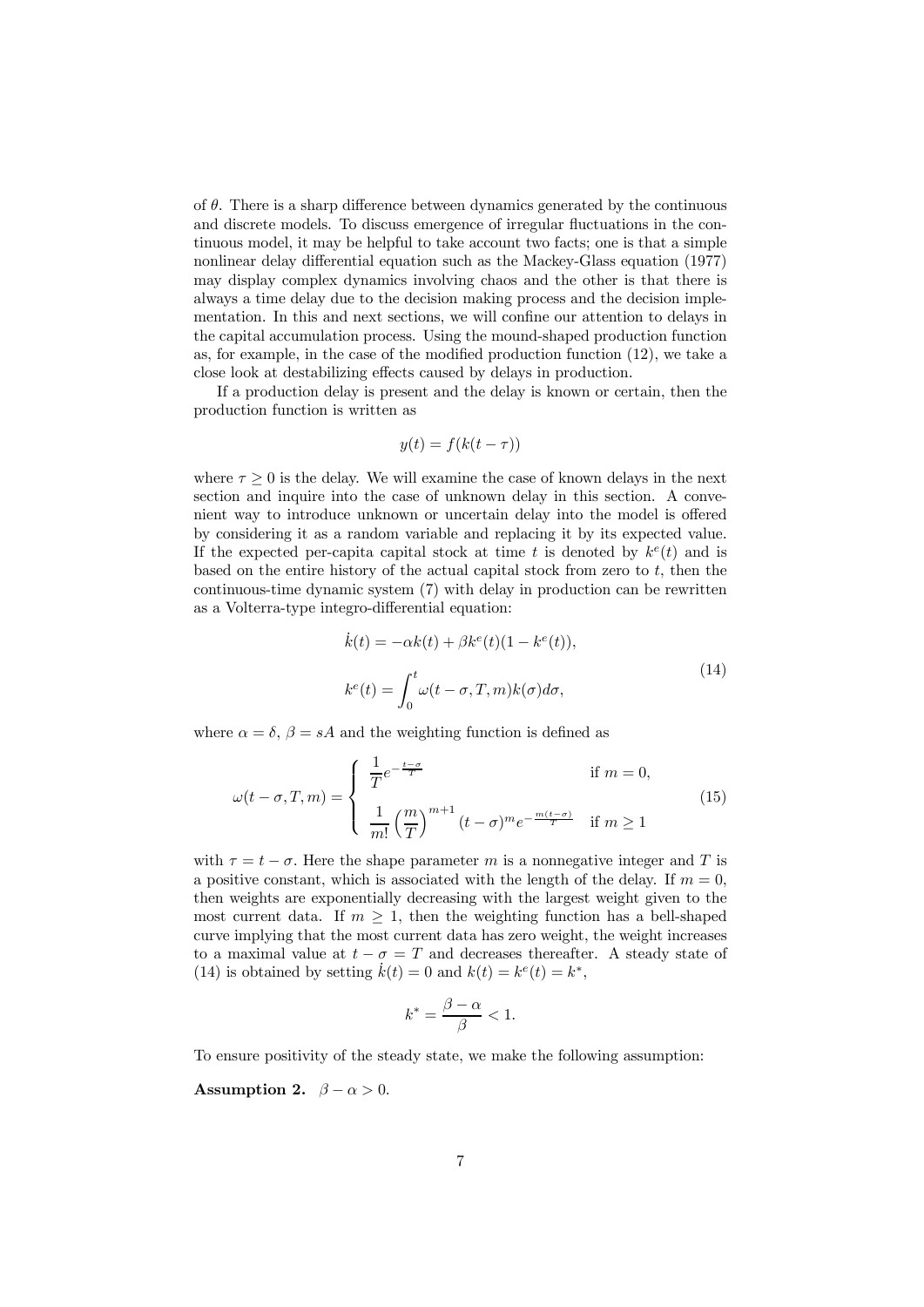To examine local dynamics of the above system in the neighborhood of the steady state, we consider its linearized version. The approximated nonlinear term evaluated at the steady state is

$$
\beta \frac{d}{dk^e} k^e(t)(1 - k^e(t)) = \beta (1 - 2k^*)k_\delta(t)
$$

$$
= (2\alpha - \beta)k_\delta(t),
$$

where  $k_{\delta} = k - k^*$  denotes deviation from the steady state. The linearization yields

$$
\dot{k}_{\delta}(t) = -\alpha k_{\delta}(t) + (2\alpha - \beta) \int_0^t w(t - \sigma, T, m) k_{\delta}(\sigma) d\sigma.
$$
 (16)

At the steady state, we look for the solution in the usual exponential form

$$
k_{\delta}(t) = e^{\lambda t}u
$$

which is substituted into the linearized equation (16)

$$
\lambda e^{\lambda t} u = -\alpha e^{\lambda t} u + (2\alpha - \beta) \int_0^t w(t - \sigma, T, m) e^{\lambda \sigma} u d\sigma.
$$

Notice that  $\tau = t - \sigma$ , then

$$
\int_0^t w(t-\sigma, T, m) e^{\lambda \sigma} d\sigma = \int_t^0 w(\tau, T, m) e^{\lambda(t-\tau)} (-d\tau)
$$

$$
= e^{\lambda t} \int_0^t w(\tau, T, m) e^{-\lambda \tau} d\tau
$$

By letting  $t \to \infty$ , the integral part converges to

$$
\int_0^\infty w(\tau, T, m) e^{-\lambda \tau} d\tau = \left(1 + \frac{\lambda T}{q}\right)^{-(m+1)}
$$

with

$$
q = \begin{cases} 1 & \text{if } m = 0, \\ m & \text{if } m \ge 1. \end{cases}
$$

Substituting this expression into the integral part of the linearized equation, dividing both sides of the resultant expression by  $e^{\lambda t}u$  and arranging terms, we obtain the characteristic equation

$$
-(2\alpha - \beta) + (\alpha + \lambda) \left(1 + \frac{\lambda T}{q}\right)^{m+1} = 0.
$$
 (17)

It has been already shown that the continuous-time neoclassical model without time delay is locally stable. By continuity, it can be supposed that the delay model is locally stable if the delay is small enough. We start our examination with a general result which generates local asymptotical stability regardless of the size of the delay and the shape of the weighting function.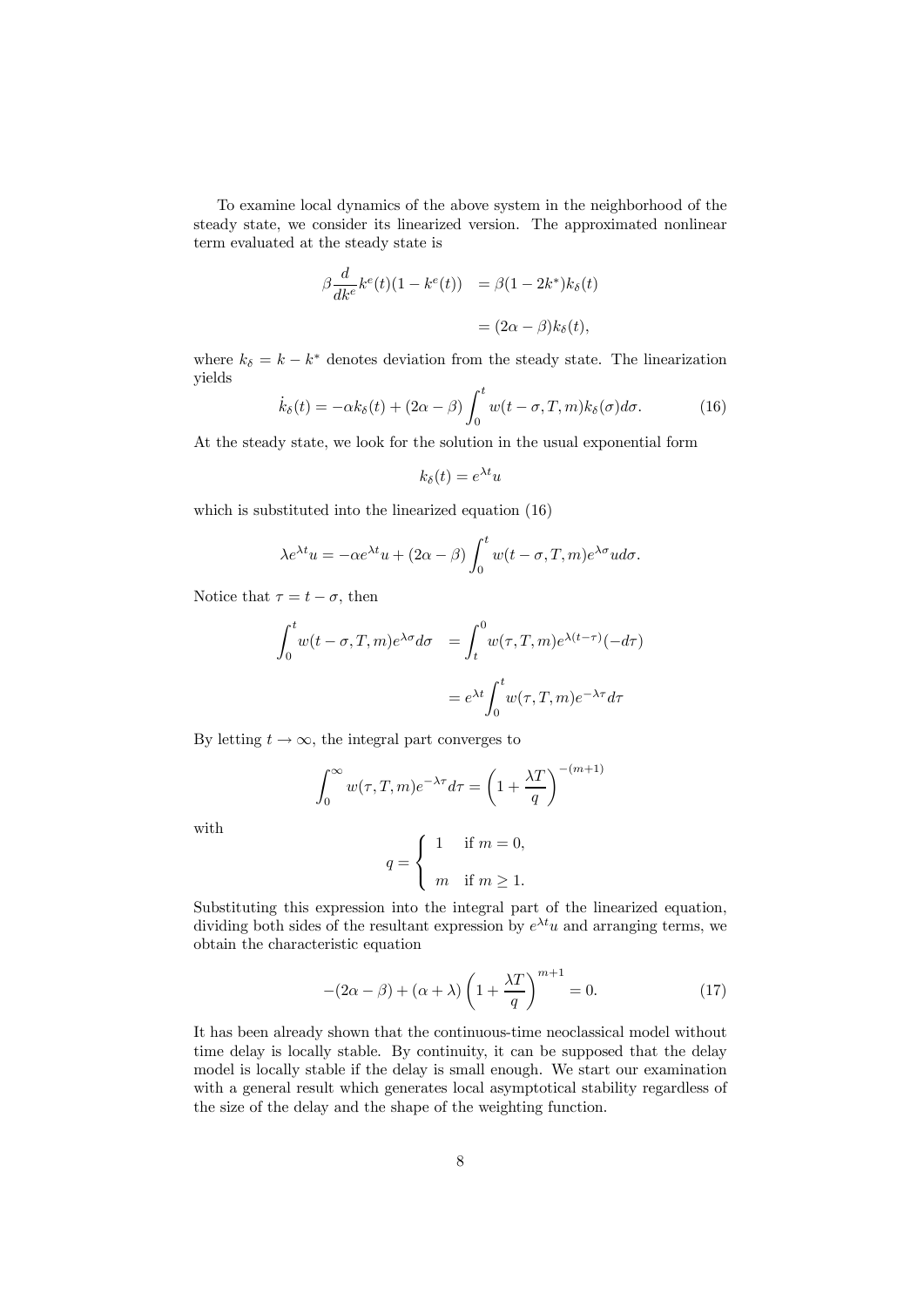Theorem 1 *The steady state* k <sup>∗</sup> *of the distributed delay differential equation (14) is locally asymptotically stable if*  $|2\alpha - \beta| \leq \alpha$ , *regardless of the values of* m *and* T*.*

**Proof.** Notice first that  $\lambda = 0$  is not an eigenvalue under Assumption 2. Assume that  $\lambda \neq 0$  and  $\text{Re }\lambda \geq 0$ . Then

$$
|\lambda + \alpha| > \alpha
$$
 and  $\left|1 + \frac{\lambda T}{q}\right| > 1$ 

implying that

$$
\left| (\alpha + \lambda) \left( 1 + \frac{\lambda T}{q} \right)^{m+1} \right| > \alpha.
$$

This relation and condition  $|2\alpha - \beta| \leq \alpha$  imply that the two terms in the left hand side of the characteristic equation (17) have different absolute values, thus  $\lambda \neq 0$  with Re  $\lambda \geq 0$  cannot be an eigenvalue.

Theorem 1 implies that the time delay is harmless to stability if  $\beta \leq 3\alpha$ . In order to examine a possibility of stability loss, we make the following assumption, which makes Assumption 2 redundant:

#### Assumption 3.  $\beta > 3\alpha$ .

The characteristic equation (17) is a polynomial equation with degree  $n =$  $m + 2$  having the form

$$
a_0\lambda^n + a_1\lambda^{n-1} + \dots + a_{n-1}\lambda + a_n = 0
$$

with all real coefficients. Suppose that  $a_0$  is positive. Then the Routh-Hurwitz theorem states that necessary and sufficient conditions for all roots of this polynomial equation to have negative real parts are given by

(1) all coefficients are positive,  $a_k > 0$  for  $k = 0, 1, 2, ..., n$ ,

$$
(2) \Delta_1 > 0, \Delta_2 > 0, ..., \Delta_n > 0,
$$

where  $\Delta_1$ ,  $\Delta_2$ , ...,  $\Delta_n$  are the leading principal minors of the Routh-Hurwitz matrix  $\sqrt{ }$ 

| a <sub>1</sub>   | $a_3$          | $\boldsymbol{a_5}$ | $a_7$ |       |
|------------------|----------------|--------------------|-------|-------|
| $a_0$            | a <sub>2</sub> | $a_4$              | $a_6$ |       |
| $\theta$         | a <sub>1</sub> | $a_3$              | $a_5$ |       |
| $\left( \right)$ | $a_0$          | a <sub>2</sub>     | $a_4$ |       |
| O                | U              | $a_1$              | $a_3$ |       |
|                  |                |                    |       |       |
|                  |                |                    |       | $a_n$ |

.

Since general stability results cannot be obtained analytically, we will specify the values of parameters and consider special cases.

Case 1  $T = 0$ .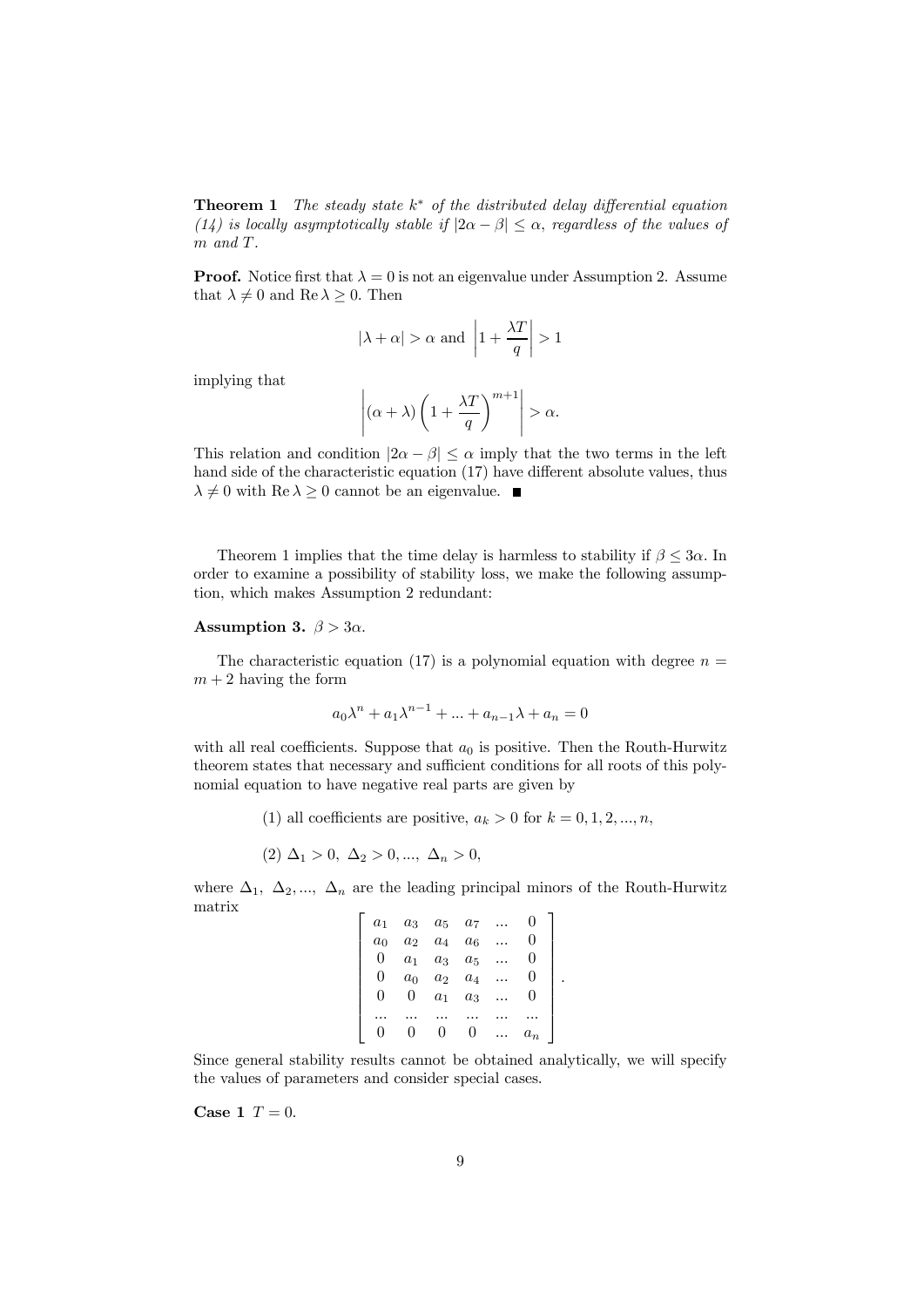$T = 0$  corresponds to the model without delay. Taking  $T = 0$  in the characteristic equation gives the unique characteristic root,

$$
\lambda = \alpha - \beta
$$

which is negative under Assumption 3. Local stability under the general form of the production function satisfying Assumption 1 is already shown in (8). Here we have local asymptotic stability under the specific production function (12) without time delay. This result implies that a strong nonlinearity alone cannot be a source of complex dynamics in the continuous-time model. This shows a sharp contrast to dynamic results in nonlinear discrete-time models, in which a strong nonlinearity itself is a source of complex dynamics.

**Case 2**  $T > 0$  and  $m = 0$ .

By substituting  $m = 0$  and  $q = 1$  into (17), we obtain the quadratic characteristic equation

$$
T\lambda^2 + (1 + \alpha T)\lambda + \beta - \alpha = 0.
$$
 (18)

Since  $a_0 = T > 0$ ,  $a_1 = 1 + \alpha T > 0$  and  $a_2 = \beta - \alpha > 0$ , then  $\Delta_1 > 0$  and  $\Delta_2 = a_1 a_2 > 0$ . Due to the Routh-Hurwitz criterion, we have local asymptotic stability when the weighting function is exponentially declining.

Case 3  $T > 0$  and  $m = 1$ .

In this case, the characteristic equation becomes cubic in  $\lambda$ ,

$$
T^{2}\lambda^{3} + T(2+\alpha T)\lambda + (1+2\alpha T)\lambda + \beta - \alpha = 0.
$$
 (19)

All coefficients are positive,  $a_0 = T^2 > 0$ ,  $a_1 = T(2+\alpha T) > 0$ ,  $a_2 = (1+2\alpha T) > 0$ 0 and  $a_3 = \beta - \alpha > 0$ . Then the stability condition is that the leading principle minors are positive,

$$
\Delta_1 = a_1 > 0,
$$
  
\n
$$
\Delta_2 = a_1 a_2 - a_0 a_3 > 0,
$$
  
\n
$$
\Delta_3 = a_3 (a_1 a_2 - a_0 a_3) > 0.
$$

The first and third inequalities are satisfied, given the second. We, therefore, have asymptotical stability if and only if  $\Delta_2 > 0$ , that is,

$$
a_1 a_2 - a_0 a_3 = T(2 + \alpha T)(1 + 2\alpha T) - T^2(\beta - \alpha)
$$
  
=  $T \{2\alpha^2 T^2 + (6\alpha - \beta)T + 2\} > 0.$ 

Let us denote the expression in the parentheses by  $\varphi(T)$ . It is quadratic in T and its discriminant is

$$
D = (\beta - 2\alpha)(\beta - 10\alpha).
$$

Under Assumption 3, the first factor is positive, so we can identify the following three cases.

(i) If  $3\alpha < \beta < 10\alpha$ , then  $D < 0$  indicating that  $\varphi(T)$  has no real roots. Consequently  $\Delta_2 = T\varphi(T) > 0$  holds for all  $T > 0$ , implying asymptotic stability of the steady state.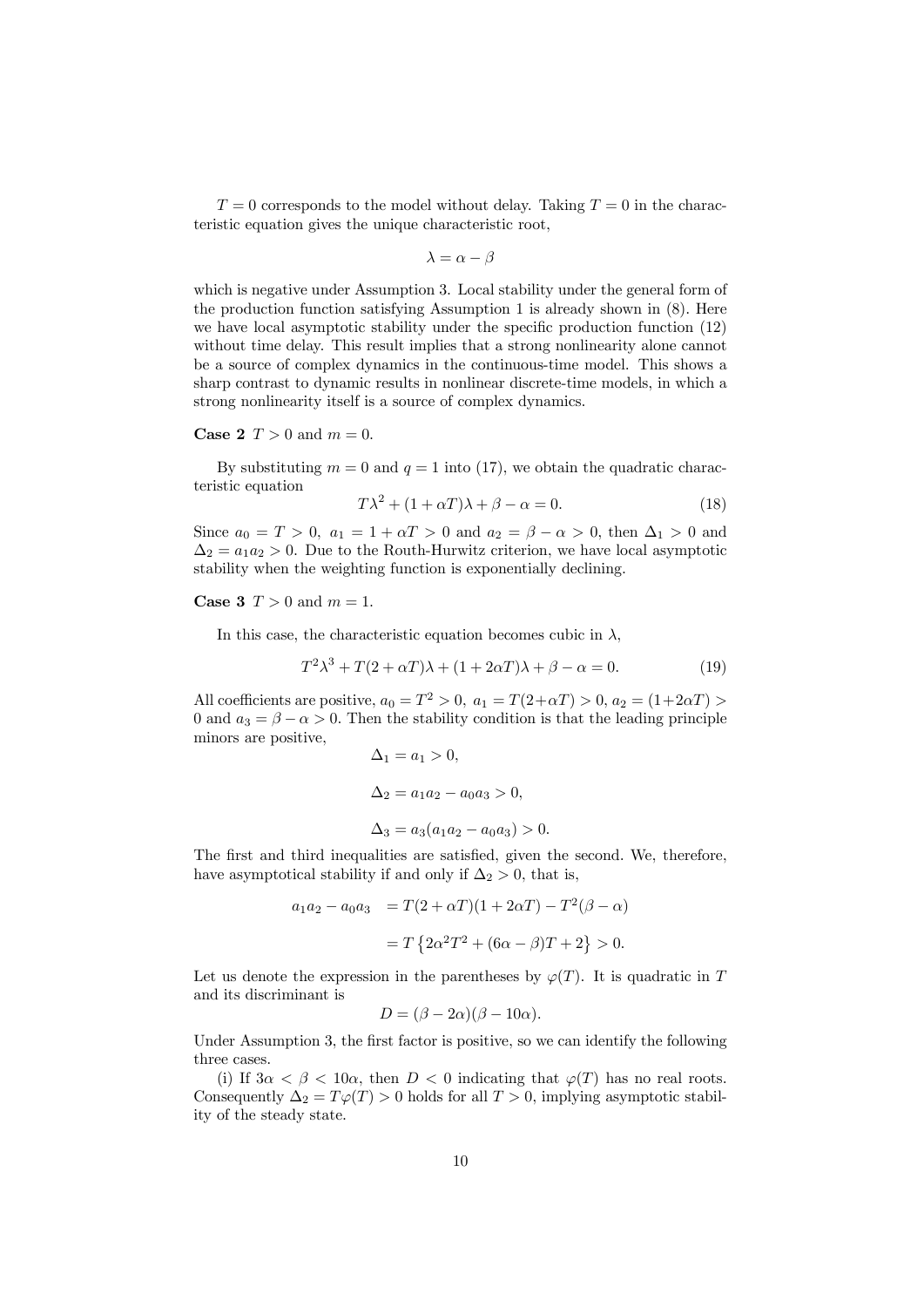(ii) If  $\beta = 10\alpha$ , then  $D = 0$  so  $\varphi(T)$  has only one root (with multiplicity two)

$$
T^* = -\frac{6\alpha - \beta}{4\alpha^2} = \frac{1}{\alpha} > 0.
$$

Thus  $\Delta_2 > 0$  holds for all  $T \neq T^*$ , implying asymptotic stability for all T except a configuration of  $(\alpha, \beta, T)$  such that  $\alpha T = 1$  and  $\beta = 10\alpha$ .

(iii) If  $\beta > 10\alpha$ , then  $D > 0$  indicating that  $\varphi(T)$  has two real roots,  $T_1^*$  and  $T_2^*$  such as  $0 < T_1^* < T_2^*$  where

$$
T_{1,2}^{*} = \frac{\beta - 6\alpha \pm \sqrt{(\beta - 2\alpha)(\beta - 10\alpha)}}{4\alpha^{2}}.
$$

It is clear that  $\Delta_2 > 0$  holds for  $T < T_1^*$  or  $T > T_2^*$  and  $\Delta_2 < 0$  for  $T_1^* <$  $T < T_2^*$ . Therefore we have asymptotic stability if  $T < T_1^*$  or  $T > T_2^*$  and local instability if  $T_1^* < T < T_2^*$ . So stability is lost at  $T = T_1^*$  and is regained at  $T = T_2^*$ . Notice that  $(\alpha T_1^*) (\alpha T_2^*) = 1$ .

We visualize the analytical results obtained above in Figure 1. Given a value of  $\alpha$ , the whole region of  $(\beta, T)$  is divided into two parts by the partition curve,  $\Delta_2 = 0$ ; the gray region is the instability region with  $\Delta_2 < 0$  and the white region is the stability region with  $\Delta_2 > 0$ . The red point on the  $\Delta_2 = 0$  curve implies that the characteristic roots are multiple for  $\beta = 10\alpha$  and  $T = 1/\alpha$ . From the above analysis, we can draw the following conclusion in the case of  $m = 1$ . If  $\beta < 10\alpha$ , then the stationary point is locally asymptotically stable regardless of the value of T. Returning to the definitions, the value of  $\alpha = n + s\mu$  depends on model parameter values and  $\beta = sA$  is the product of the marginal propensity to save and the technology parameter. Since we need a large value of the technology parameter to reverse this inequality, the high technological progress may be a source of instability. Assume next that  $\beta > 10\alpha$ . The delay has to be sufficiently small or sufficiently large to guarantee local asymptotical stability. For example, when  $\beta = 12\alpha$ , the threshold values of T are

$$
T_1^* = \frac{3 - \sqrt{5}}{2\alpha} < \frac{1}{\alpha}
$$
 and  $T_2^* = \frac{3 + \sqrt{5}}{2\alpha} > \frac{1}{\alpha}$ ,

both of which are indicated by the two black points on the separation curve  $\Delta_2 = 0$  in Figure 1. The stationary point is locally unstable for T in the shaded region (i.e.,  $T_1^* < T < T_2^*$ ) and stable for T in the white region (i.e.,  $T < T_1^*$ ) or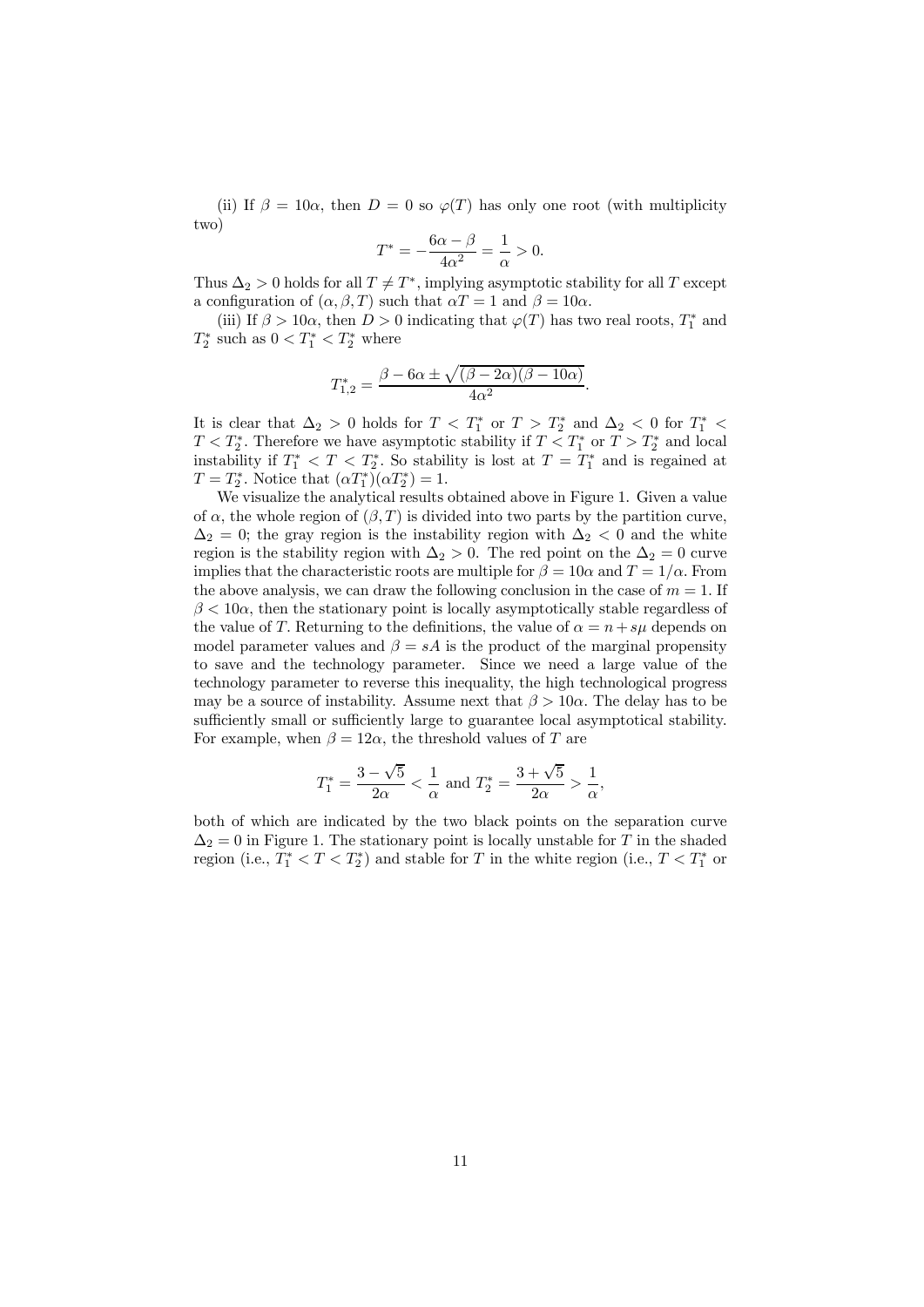

Figure 1. Stability and instability regions when  $m = 1$ 

We now return to the characteristic equation (19) and show the possibility of the birth of a limit cycle at the threshold values  $T = T_1^*$  and  $T = T_2^*$  by applying the Hopf bifurcation theorem. According to the theorem, we can establish the existence of a cyclic solution if the cubic characteristic equation has a pair of pure imaginary roots and the real parts of these roots change signs with a bifurcation parameter. At the critical values where  $\Delta_2 = 0$  or  $a_3 = a_1 a_2/a_0$ , the characteristic equation can be rewritten as

$$
a_0 \lambda^3 + a_1 \lambda^2 + a_2 \lambda + \frac{a_1 a_2}{a_0} = 0,
$$

which factors as

 $T > T_2^*$ ).

$$
\left(\lambda + \frac{a_1}{a_0}\right) \left(a_0 \lambda^2 + a_2\right) = 0
$$

showing that one of the characteristic roots is real and negative,

$$
\lambda_1 = -\frac{a_1}{a_0} = -\frac{2 + \alpha T}{T} < 0
$$

and the other two are pure imaginary,

$$
\lambda_{2,3} = \pm i \sqrt{\frac{a_2}{a_0}} = \pm i \sqrt{\frac{1 + 2\alpha T}{T^2}} = \pm i \gamma. \tag{20}
$$

In order to apply the Hopf bifurcation theorem, we need to check whether the real part of the conjugate complex root changes its sign as the bifurcation parameter passes through its critical value. Selecting  $T$  as the bifurcation parameter, assuming  $\lambda = \lambda(T)$  and then differentiating the characteristic equation with respect to T, we obtain, after arranging terms, the derivative of  $\lambda(T)$ ,

$$
\frac{d\lambda}{dT} = -\frac{2\left(T\lambda^3 + (1+\alpha T)\lambda^2 + \alpha\lambda\right)}{3T^2\lambda^2 + 2(2T + \alpha T^2)\lambda + (1 + 2\alpha T)}.
$$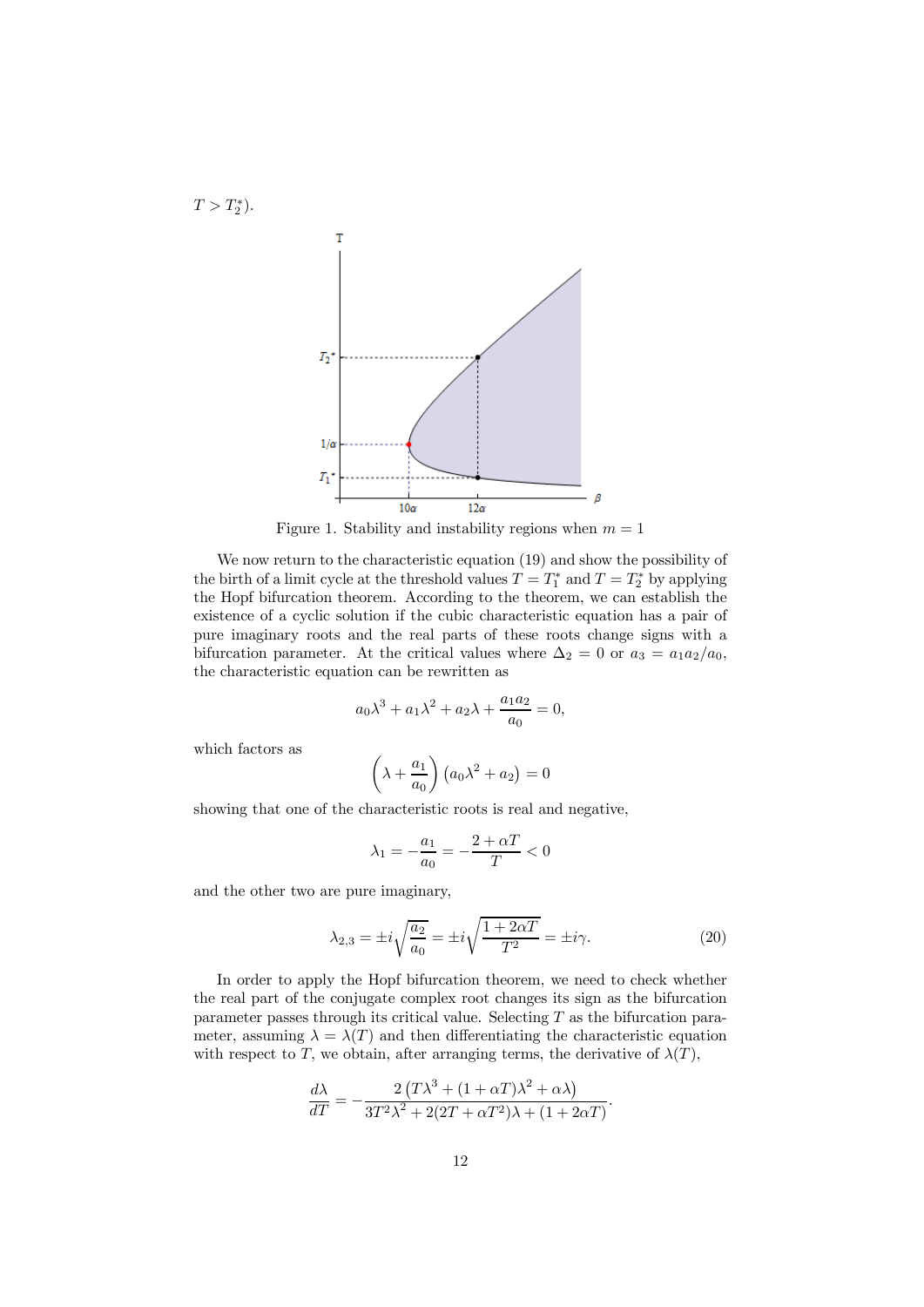Using the facts that the terms with  $\lambda$  are pure imaginary and the constant terms are real gives

$$
\left[\frac{d(\text{Re }\lambda)}{dT}\right]_{\lambda=\pm i\gamma} = \text{Re}\left[-\frac{2\left(T\lambda^3 + (1+\alpha T)\lambda^2 + \alpha\lambda\right)}{3T^2\lambda^2 + 2(2T+\alpha T^2)\lambda + (1+2\alpha T)}\right]_{\lambda=\pm i\gamma}
$$

$$
= \frac{2(1+T_i^*\gamma^2)}{(1+2\alpha T_i^* - 3T_i^*\gamma^2)^2 + (4T_i^* + 2\alpha T_i^*)^2\gamma^2}(1-\alpha T_i^*),
$$

where both the numerator and the denominator of the first factor are positive. Therefore we have

$$
\left[\frac{d(\text{Re }\lambda)}{dT}\right]_{\lambda=\pm i\gamma} \gtrless 0 \text{ if } 1 \gtrless \alpha T_i^* \text{ for } i = 1, 2.
$$

These inequalities imply that the roots cross the imaginary axis at  $i\gamma$  from left to right as T increases from  $T_1^*$  <  $1/\alpha$  (i.e., stability is lost) and from right to left as T increases from  $T_2^* > 1/\alpha$  (stability is regained). In Figure 1, the stability loss occurs when  $T$  enters the gray unstable region from below and the stability regain occurs when T re-enters the white stable region from below.

In order to find what kind of dynamics is generated for  $T \in (T_1^*, T_2^*)$ , we perform numerical simulations. To this end, we transform the integro-differential dynamic system to the three-dimensional dynamic system of ordinary differential equations:

$$
\dot{k}(t) = -\alpha k(t) + \beta k^{e}(t) [1 - k^{e}(t)],
$$
  

$$
\dot{k}^{e}(t) = \frac{1}{T} (x(t) - k^{e}(t)),
$$
  

$$
\dot{x}(t) = \frac{1}{T} (k(t) - x(t)).
$$

The first equation is the same as the first equation of (14). With  $m = 1$ , the weighting function is

$$
k^{e}(t) = \int_{0}^{t} \left(\frac{1}{T}\right)^{2} (t - \sigma)e^{-\frac{t - \sigma}{T}} d\sigma,
$$

and the second equation is obtained by differentiating both sides of the above equation with respect to  $t$  and introducing the new variable

$$
x(t) = \int_0^t \frac{1}{T} e^{-\frac{t-e}{T}} k^e(\sigma) d\sigma.
$$

The third equation is obtained by differentiating  $x(t)$  with respect to t. Needless to say, the characteristic equation of this 3D system is identical with (19).

Returning to Figure 1, taking  $\beta = 12\alpha$  with  $\alpha = 1$  and increasing T from a little bit smaller value than  $T_1^*$  to a little bit larger value than  $T_2^*$  yield the bifurcation-like diagram as is presented in Figure  $2(A)$ . It is shown that the stationary point  $k^*$  is asymptotically stable for  $T < T_1^*$  and  $T > T_2^*$  and it bifurcates to cyclic behavior if T is between  $T_1^*$  and  $T_2^*$ . For each value of T, the dynamic 3D system is solved and we measure a time series of  $k(t)$ ,  $k^e(t)$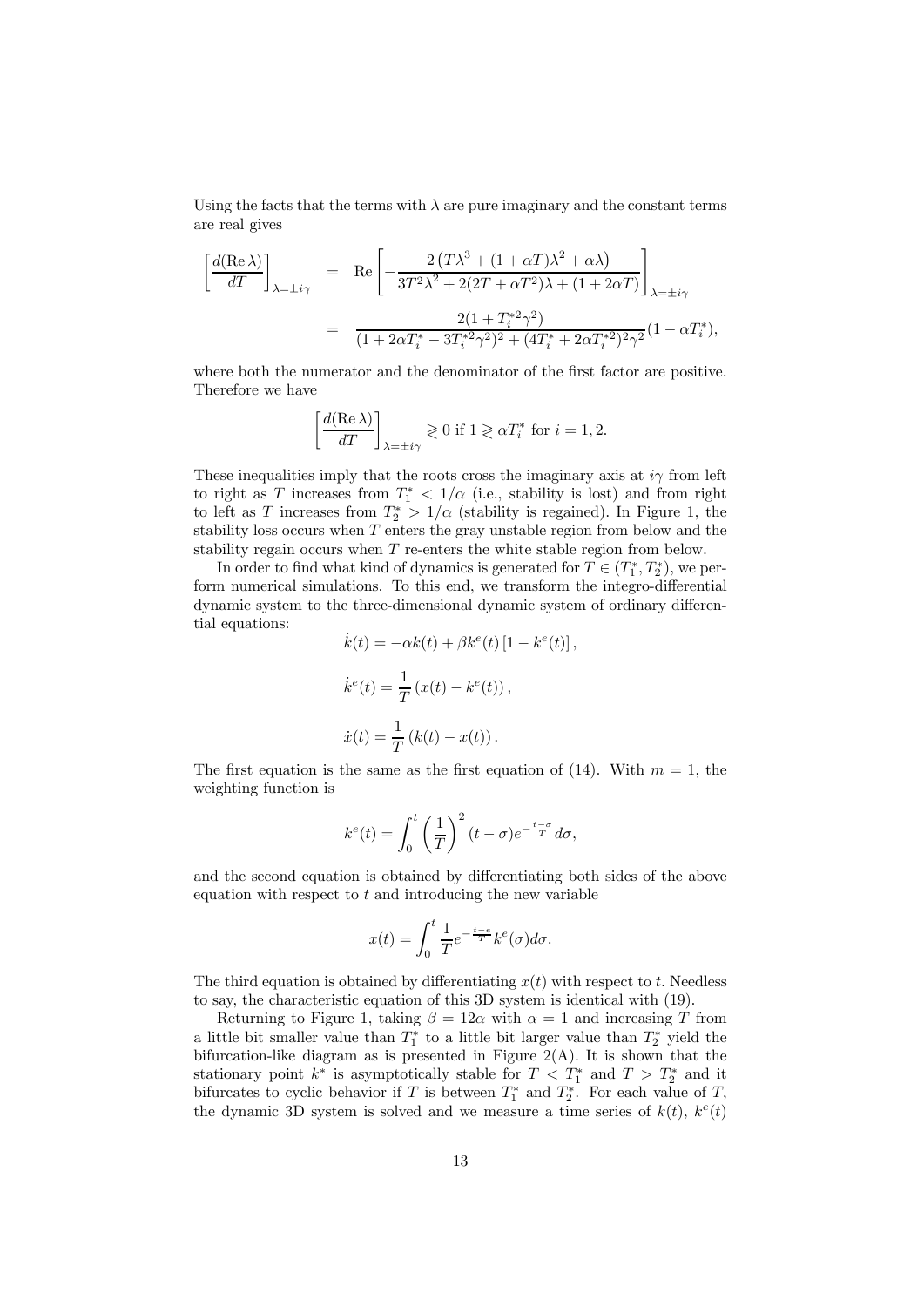and  $x(t)$  for 3000  $\leq t \leq 4000$ . The extreme values (i.e., local maximums and local minimums) of the time series  $k(t)$  are plotted in blue over each T. The two (upper and lower) blue curves mean that a periodic cycle generated for each  $T \in (T_1^*, T_2^*)$  has one maximum and one minimum. In Figure 2(B) we take  $T_a = (T_1^* + T_2^*)/2$  and depict the periodic cycle in blue in the phase plane of  $k^e(t)$ and  $k(t)$ , which describes the dynamic flow based on the measured data. It can be seen that points  $k_H$  and  $k_L$  are the maximum and minimum values of the cycle when  $T = T_a$ . Two observations can be made: first, there are two points for each  $T\in (T_{1}^{\ast},T_{2}^{\ast})$  implying that the trajectories converge to a periodic cycle having one maximum and one minimum; second, some segments of the trajectories enter the negative region of  $k$ . One way to avoid such economically unfavorable phenomena that the capital dynamics might lead to negative quantities is to modify the capital dynamic equation in such a way that

$$
\dot{k}(t) = -\alpha k(t) + \beta Max \{0, k^{e}(t) [1 - k^{e}(t)]\}.
$$

The simulation results with this modified dynamic equation are obtained in the same way and are depicted as the red curves in Figure  $2(A)$  in which the trajectories of capital stay in the positive region for  $T \in (T_1^*, T_2^*)$ . The red cycle in Figure 2(B) is in the first quadrant of the phase plane and has the maximum  $k_h$  and the minimum  $k_l$ . The point  $k_j$  for  $j = H, h, \ell, L$  in Figure  $2(A)$  corresponds to the same point in Figure  $2(B)$ . We will return to the second observation in the final section.



Figure 2. Birth of cyclic behavior when stability is lost

### **Case 4**  $T > 0$  and  $m = 2$ .

Substituting  $m = 2$  into the characteristic equation (17) yields the following fourth-order equation

$$
a_0 \lambda^4 + a_1 \lambda^3 + a_2 \lambda^2 + a_3 \lambda + a_4 = 0
$$

where

$$
a_0 = T^3 > 0
$$
,  $a_1 = T^2(6 + \alpha T) > 0$ ,  $a_2 = 6T(2 + \alpha T) > 0$ ,  
 $a_3 = 4(2 + 3\alpha T) > 0$  and  $a_4 = 8(\beta - \alpha) > 0$ .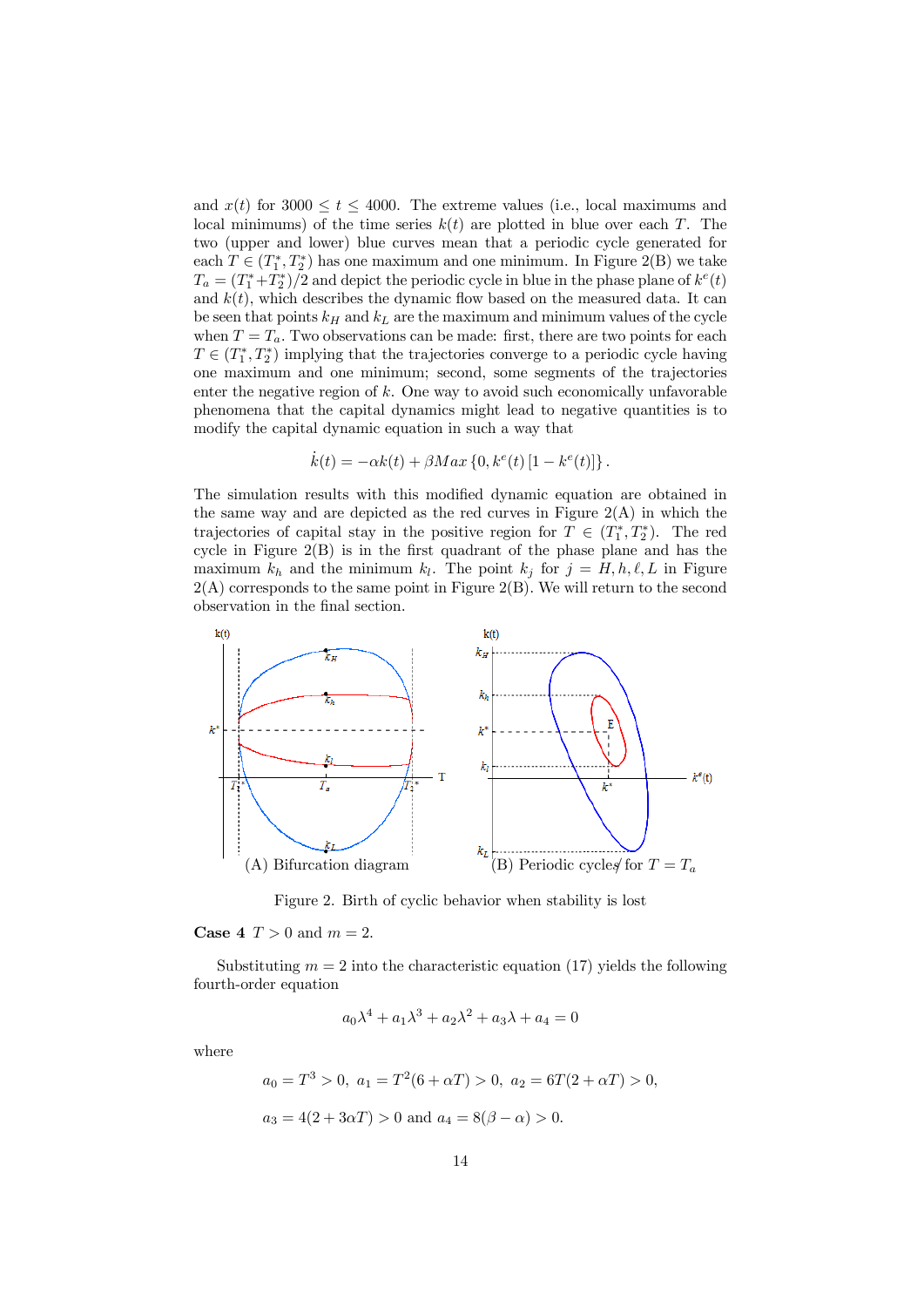All coefficients are positive. In the case of a fourth-order equation, the basic Routh-Hurwitz matrix is

$$
\left(\begin{array}{cccc} a_1 & a_3 & 0 & 0 \\ a_0 & a_2 & a_4 & 0 \\ 0 & a_1 & a_3 & 0 \\ 0 & a_0 & a_2 & a_4 \end{array}\right)
$$

with leading minors

$$
\Delta_1 = a_1 > 0,
$$
  
\n
$$
\Delta_2 = 2T^3(3T^2\alpha^2 + 18T\alpha + 32) > 0,
$$
  
\n
$$
\Delta_3 = 8T^3 \{ 64 + 12T(14\alpha - 3\beta) + 12T^2\alpha(6\alpha - \beta) + T^3\alpha^2(10\alpha - \beta) \} \gtrless 0,
$$
  
\n
$$
\Delta_4 = \Delta_3 a_4 > 0 \text{ provided that } \Delta_3 > 0.
$$

Therefore  $\Delta_3 > 0$  suffices to achieve local asymptotic stability. Notice that  $\Delta_3 = 0$  if the cubic equation in T in the braces is equal to zero. The discriminant of this cubic equation is

$$
D = -4A_1^3 A_3 + A_1^2 A_2^2 - 4A_0 A_2^3 + 18A_0 A_1 A_2 A_3 - 27A_0^2 A_3
$$

$$
= 442368\alpha^3(\beta - 2\alpha)^2(\beta - 6\alpha)
$$

where  $A_0 = 64$ ,  $A_1 = 12(14\alpha - 3\beta)$ ,  $A_2 = 12\alpha(6\alpha - \beta)$  and  $A_3 = \alpha^2(10\alpha - \beta)$ β). The cubic equation  $\Delta_3 = 0$  can be reduced to  $4(-2 + \alpha T)^2(4 + \alpha T) = 0$ if  $\beta = 6\alpha$ . It is then clear that the cubic equation has the unique root with multiplicity two for  $\beta = 6\alpha$  and  $T = 2/\alpha$ . By taking the same procedure as in the case of  $m = 1$ , we can show that the dynamic system with  $m = 2$  generates cyclic behavior when the local stability is violated, as illustrated in Figure 3. It is possible to examine the case with  $m \geq 3$ . However, calculations becomes longer and more clumsy.



Figure 3. Birth of a limit cycle when  $m = 2$ ,  $\alpha = 1$ ,  $\beta = 7$  and  $T = 1$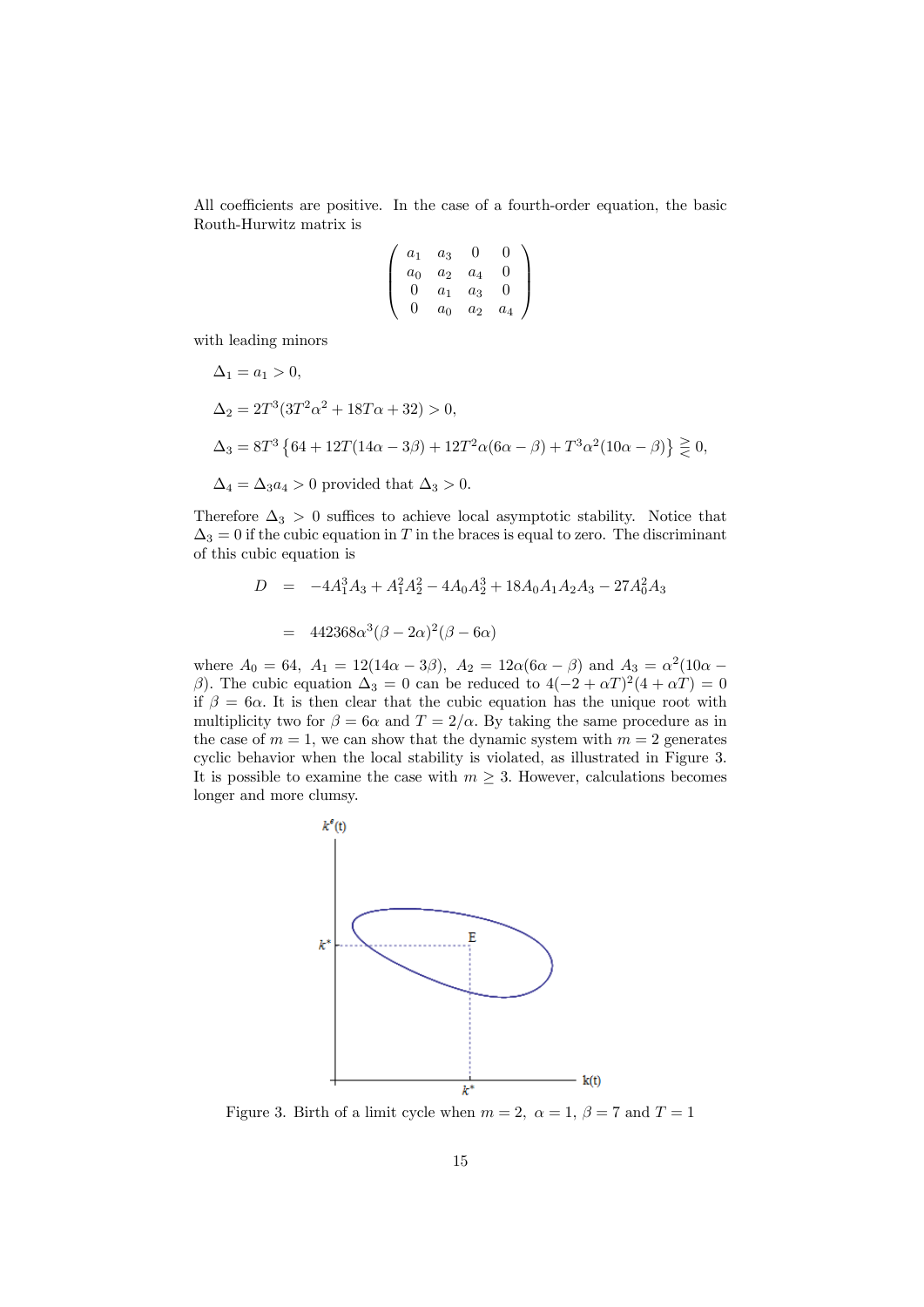### 4 Growth Model with Fixed Time Delay

A fixed time delay is an appropriate approach to deal with the case in which the delay is certain. If  $\tau$  represents the time delay inherent in the production process, then the per-capita production function reflecting the influence of pollutions is described by

$$
f(k(t - \tau)) = Ak(t - \tau)((1 - k(t - \tau)).
$$

By replacing  $k^{e}(1-k^{e})$  in the first equation of (14) by this expression, we obtain a fixed delay differential equation

$$
\dot{k}(t) = -\alpha k(t) + \beta k(t - \tau)(1 - k(t - \tau)).
$$
\n(21)

The dynamics of this equation is examined henceforth. A stationary point of the capital accumulation dynamics is obtained by solving  $k(t) = 0$  with  $k(t) = k(t - \tau) = k$ . A simple calculation shows that it is identical with  $k^*$ obtained under the continuously distributed time delay.

Following the tradition of the study on fixed delay equations, we start from the local stability analysis of the stationary state and then consider the question of *stability switching* of the fixed delay equation (21). The stability of the stationary state depends on the location of the roots of the associated characteristic equation. The stability analysis concerns with whether all roots lie in the left half of the complex plane. The location of the roots, in turn, depends on the value of the delay. The stability switching analysis concerns with whether roots cross the imaginary axis when the delay changes.

For the first purpose, we make a linear approximation of the nonlinear delay equation (21) to obtain its variational equation,

$$
\dot{k}_{\delta}(t) = -\alpha k_{\delta}(t) + \beta(1 - 2k^*)k_{\delta}(t - \tau)
$$

where  $k_\delta(t) = k(t) - k^*$  is the deviation from the stationary state. This is a first-order delay differential equation of retarded type. We look for the solution in the usual exponential form  $k_{\delta}(t) = e^{\lambda t}u$ . Substituting this expression into the variational equation and noticing that  $\beta(1-2k^*)=2\alpha-\beta$ , we have the corresponding characteristic equation,

$$
(\lambda + \alpha) - (2\alpha - \beta)e^{-\lambda \tau} = 0.
$$
 (22)

Without time delay (i.e.,  $\tau = 0$ ), the characteristic root is  $\lambda = -(\beta - \alpha) < 0$ . Thus the steady state  $k^*$  is a stable fixed point which is attained for any nonzero initial point. We can also obtain the following stability result for the fixed delay model with  $\tau > 0$ , which corresponds to Theorem 1 obtained in the case of distributed-delay models:

**Theorem 2** *The steady state*  $k^*$  *of the fixed delay dynamic equation (21) is locally asymptotically stable if*  $|2\alpha - \beta| \leq \alpha$ , *regardless of the value of the fixed time delay* τ.

**Proof.** Assume to the contrary that for an eigenvalue,  $\text{Re }\lambda \geq 0$ . Then

$$
e^{-\lambda \tau} = e^{-(\text{Re }\lambda)\tau} e^{-i(\text{Im }\lambda)\tau}
$$
  
= 
$$
e^{-(\text{Re }\lambda)\tau} (\cos((\text{Im }\lambda)\tau) - i \sin((\text{Im }\lambda)\tau)).
$$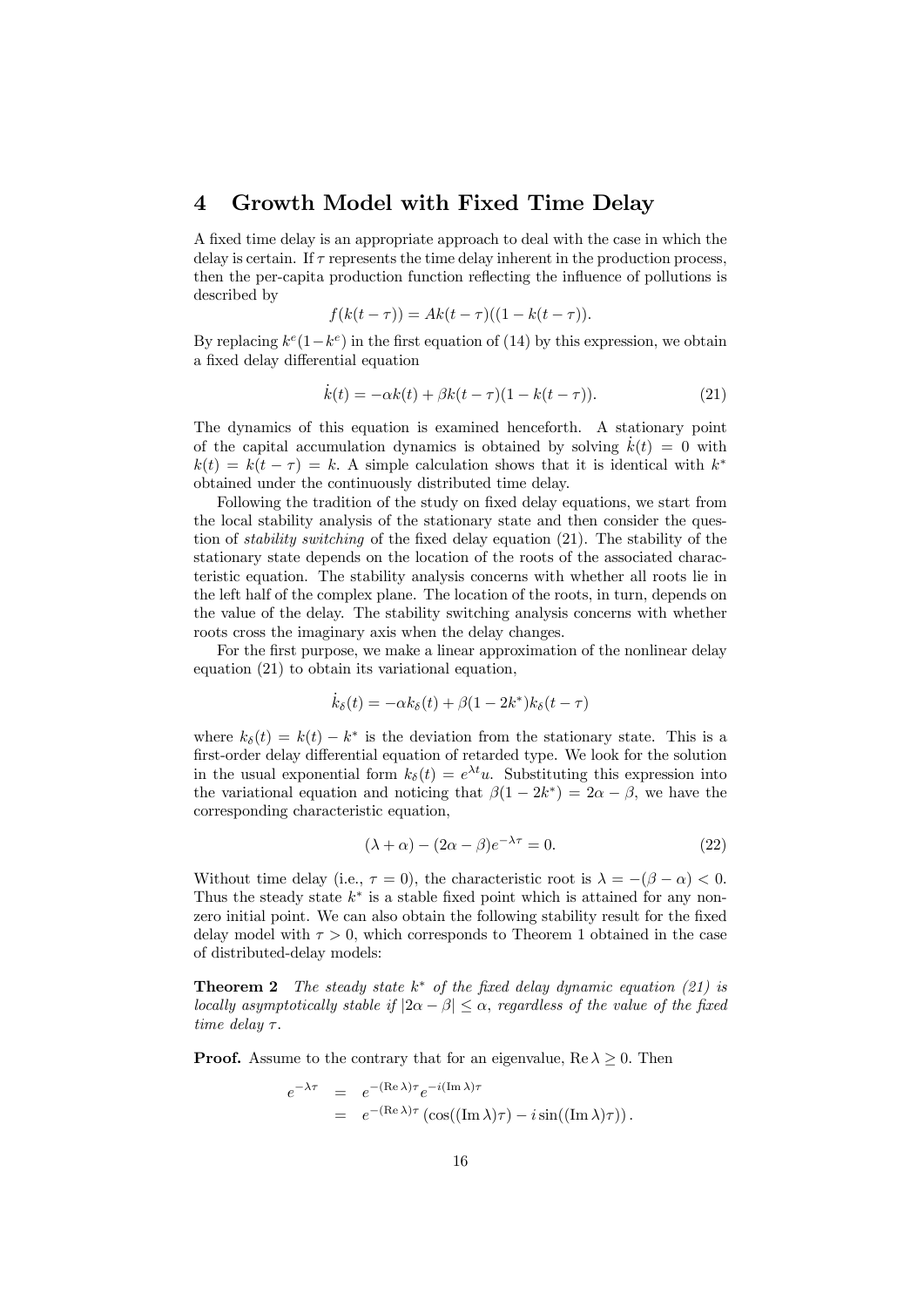So  $|e^{-\lambda \tau}| = |e^{-(\text{Re }\lambda)\tau}| \leq 1$ . Notice that since  $\lambda \neq 0$ ,

 $|\lambda + \alpha| > \alpha$ 

and

$$
\left| (2\alpha - \beta)e^{-\lambda \tau} \right| \leq \left| 2\alpha - \beta \right|.
$$

Under condition  $|2\alpha - \beta| \leq \alpha$ , the absolute values of the two terms of the characteristic equation are different and thus  $\lambda \neq 0$  with  $\text{Re }\lambda \geq 0$  cannot be an eigenvalue. This completes the proof.  $\blacksquare$ 

Theorem 2 ensures that the fixed time delay is harmless if  $\beta \leq 3\alpha$ . Even if this sufficient condition is violated, it can be supposed, due to continuity, that  $k^*$  can be still stable for a smaller value of  $\tau$ . It is also expected that as the length of the delay increases, stability of the stationary state may change (i.e., stability switch). In order to understand this phenomena, it is crucial to determine a threshold value of  $\tau$  for which the characteristic equation has a pair of conjugate pure imaginary roots. Since  $\lambda = 0$  is not a root of the characteristic equation, we can assume without loss of generality that  $\lambda = i\omega$  with  $\omega > 0$  is a root. Substituting it into the characteristic equation, we can write the real and imaginary parts as:

$$
\alpha - (2\alpha - \beta)\cos \omega \tau = 0,
$$
  

$$
\omega + (2\alpha - \beta)\sin \omega \tau = 0.
$$
 (23)

The sum of the squares of the two equations yields

$$
\omega^2 = (\beta - \alpha)(\beta - 3\alpha)
$$

implying that

$$
\omega_+ = \sqrt{(\beta - \alpha)(\beta - 3\alpha)},
$$

which is real and positive under Assumption 3. Solving the first equation of (23) for  $\tau$  and substituting  $\omega_{+}$  into the resultant expression yields the threshold value of time delay for which stability switching may occur

$$
\tau^* = \frac{\cos^{-1}\left(\frac{\alpha}{2\alpha - \beta}\right)}{\sqrt{(\beta - \alpha)(\beta - 3\alpha)}} \equiv \phi(\beta, \alpha). \tag{24}
$$

In order to observe stability switching, we need to determine the sign of the derivative of the real part of the purely imaginary root. We can select  $\tau$  as the bifurcation parameter and consider the characteristic equation as a continuous function in terms of the delay  $\tau$ . Differentiating the characteristic equation with respect to  $\tau$  yields

$$
(1 + (2\alpha - \beta)\tau e^{-\lambda \tau}) \frac{d\lambda}{d\tau} = -(2\alpha - \beta)\lambda e^{-\lambda \tau}.
$$

For convenience, we study  $(d\lambda/d\tau)^{-1}$  instead of  $d\lambda/d\tau$ . Then we have

$$
\left(\frac{d\lambda}{d\tau}\right)^{-1} = \frac{1 + (2\alpha - \beta)e^{-\lambda\tau}\tau}{-\lambda(2\alpha - \beta)e^{-\lambda\tau}}
$$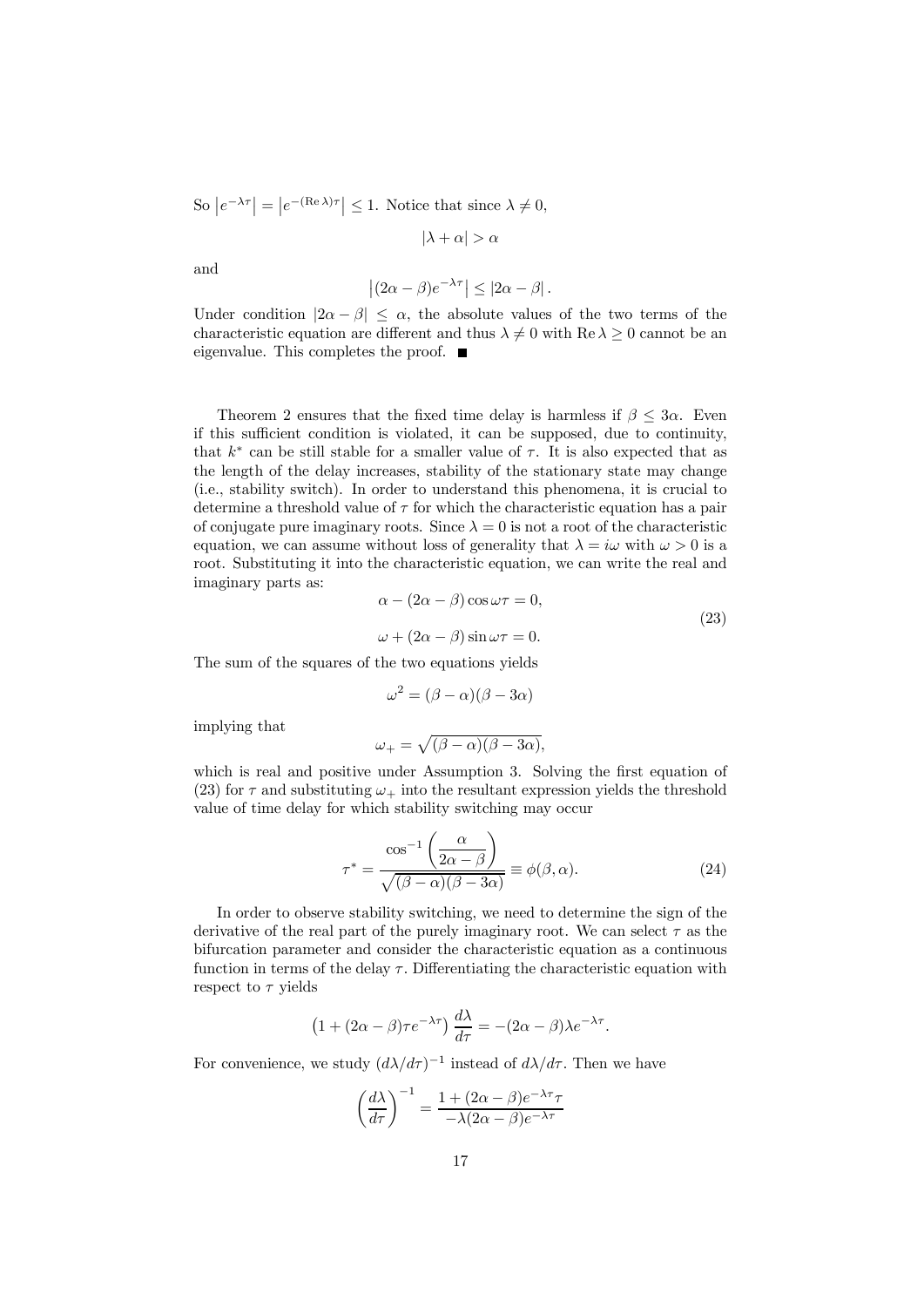and from the characteristic equation we obtain

$$
e^{-\lambda \tau} = \frac{\lambda + \alpha}{2\alpha - \beta}.
$$

Thus

$$
\left[ \text{Re}\left(\frac{d\lambda}{d\tau}\right)^{-1} \right]_{\lambda=i\omega} = \text{Re}\left(\frac{e^{\lambda\tau}}{-\lambda(2\alpha-\beta)} - \frac{\tau}{\lambda}\right)_{\lambda=i\omega}
$$

$$
= \text{Re}\left(-\frac{1+\tau(\lambda+\alpha)}{\lambda(\lambda+a)}\right)_{\lambda=i\omega}
$$

$$
= \text{Re}\left(\frac{\omega^2(1+\tau\alpha)-\tau\omega^2\alpha}{\omega^4+\omega^2\alpha^2}\right)
$$

$$
= \frac{1}{\omega^2+\alpha^2} > 0.
$$

The last inequality implies that the crossing of the imaginary axis is from the left to the right as  $\tau$  increases and thus results in the loss of stability. In other words, the fixed delay has a destabilizing effect since the real part turns to be positive from negative as the delay becomes longer. In summary we have the following:

Theorem 3 *Under Assumption 3, the neoclassical growth model with fixed time delay is locally asymptotically stable when*  $\tau < \tau^*$  *and unstable when*  $\tau > \tau^*$ *where the critical level of time delay* τ<sup>\*</sup> *is defined by* 

$$
\tau^* = \frac{\cos^{-1}\left(\frac{\alpha}{2\alpha - \beta}\right)}{\sqrt{(\beta - \alpha)(\beta - 3\alpha)}}.
$$

Locally stable and unstable combinations of  $\beta$  and  $\tau$  are graphed in Figure 4 where  $\alpha$  is taken to be 1. The dotted vertical locus,  $\beta = 3\alpha$ , divides the whole  $(\beta, \tau)$  region into two parts; the steady state  $k^*$  is definitely locally stable in the left of the locus due to Theorem 2. Further, the black-bold locus of  $\tau^* = \phi(\beta, \alpha)$ is asymptotic to the  $\beta = 3\alpha$  locus and the horizontal axis and divides the remaining region into two parts: the steady state is locally stable for  $(\beta, \tau)$  in the region below this locus and unstable above. Since this partition curve between the stable and unstable regions is downward-sloping, larger (respectively smaller) values of the two variables contribute instability (respectively stability) while a trade-off between the two is necessary to preserve stability. We now turn attention to the instability region above the partition curve. It is colored and shows a bifurcation diagram with respect to  $\beta$  and  $\tau$ . Different colors indicate different periods of cycles up to 16. Periodic cycle with a period larger than 16 and aperiodic cycle are colored in red. A period of one cycle is defined by a number of crossing of a time-trajectory with the  $k = k^*$  locus from above within one cycle (from one peak to the next peak or from one trough to the next trough). This diagram shows that the delay dynamic equation (21) generates a wide variety of dynamics ranging from a simple limit cycle to chaotic fluctuations when stability is lost. As is seen shortly, the dynamic equation gives rise a period-one cycle for a combination of  $\beta$  and  $\tau$  in the purple region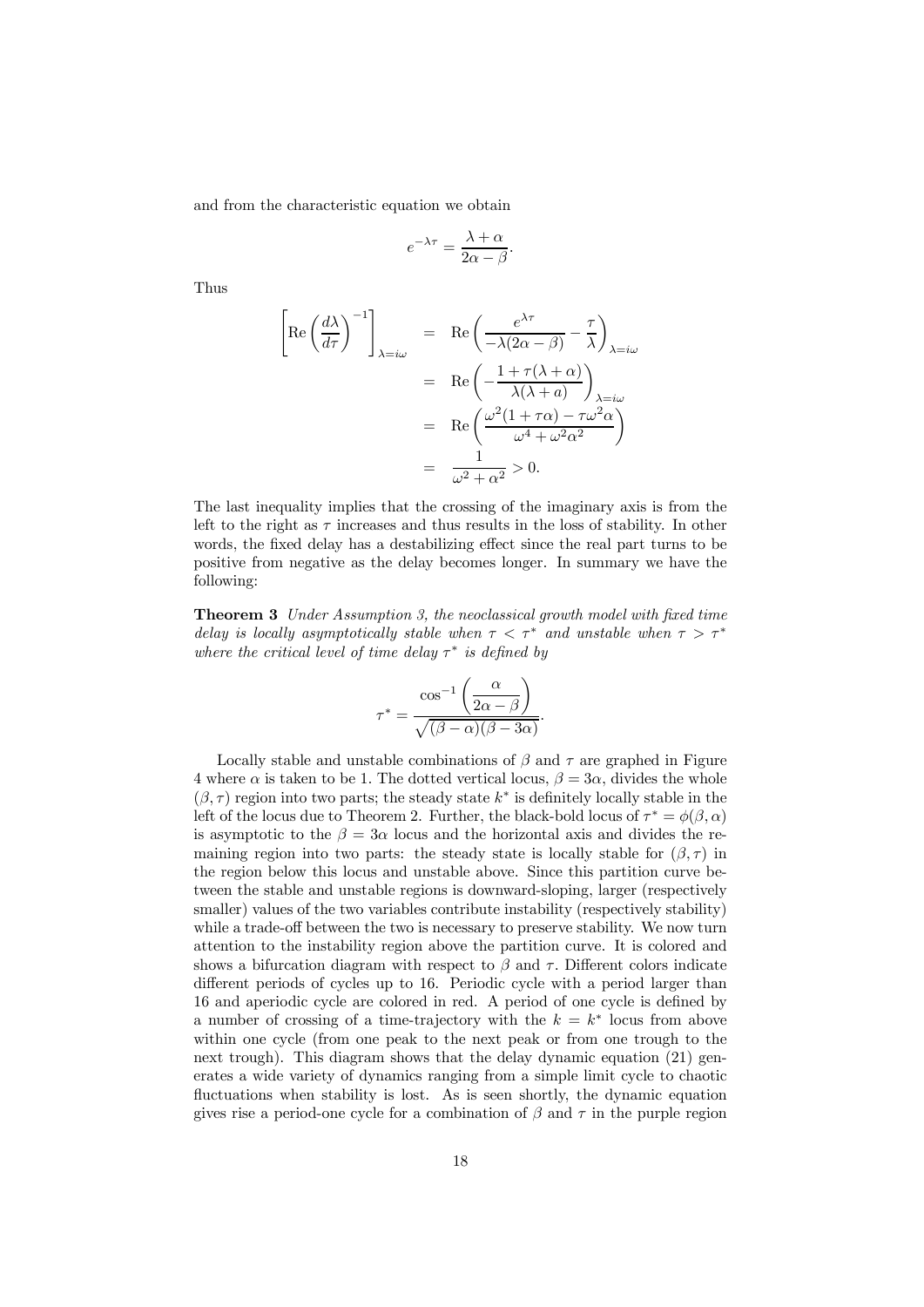just above the separation curve, a period-two cycle for a combination in the dark purple region above the purple region, a period-four cycle in the thin blue region and chaos in the red region. The equilibrium point goes to chaos via the period-doubling cascade that displays a sequence of bifurcations in which the period of the cycle doubles as a parameter combination is changed slightly.



Figure 4. Two-parameter bifurcation diagram of the fixed delay equation (21)

To check what dynamics emerges in each different colored region, we take  $\alpha = 1, \beta = 4\alpha$ , pick up three dotted points,  $(4\alpha, 2), (4\alpha, 3)$  and  $(4\alpha, 4)$  along the vertical real line in Figure 4 and then perform simulations under these specifications of the bifurcation parameters. These show a sequence of a time trajectory and  $(k(t), k(t-\tau))$  plots of these time delay embeddings for three different values of  $\tau$ . Notice that  $k(t - \tau)$  is the ordinate in both diagrams in each part of Figure 5 to make comparison easier. When  $\tau = 2$ , as shown in Figure 5(A), a time trajectory regularly repeats ups and downs and intersects the  $k = k^*$  locus once from above within one cycle. That is, the plot of  $k(t)$  and  $k(t - \tau)$  forms a simple limit cycle which we call a period-one cycle. The dynamic system with any parametric combination in the purple region exhibits the same dynamics. When  $\tau$  is increased to 3, then Figure 5(B) shows that regularity of the time trajectory is distorted and there are three local maxima and three local minima within one cycle. However it is also observed that the time-trajectory intersects the  $k = k^*$  locus twice from above implying that a period-two cycle was born as depicted in the  $(k(t), k(t - \tau))$  plane. When  $\tau = 4$ , as shown in Figure 5(C), the time trajectory exhibits erratic fluctuations implying a very long period or chaos. Accordingly the return map also displays chaotic motions. Although it is not presented here, we have numerically confirmed that the dynamics with parameters in the red region have initial point dependency so that arbitrarily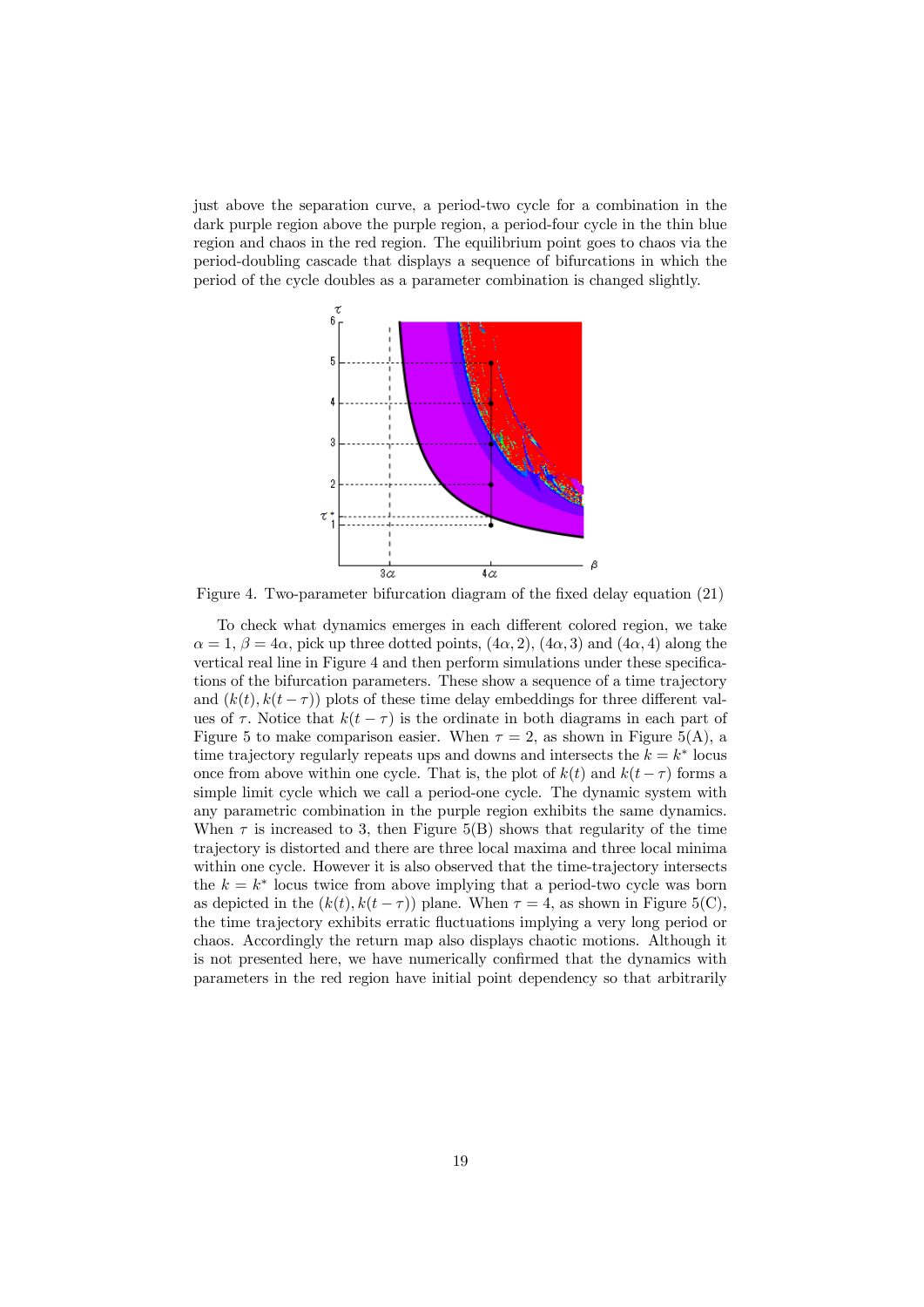close two initial conditions diverge as time proceeds.



Figure 5(C) Aperiodic cycle with  $\tau = 4$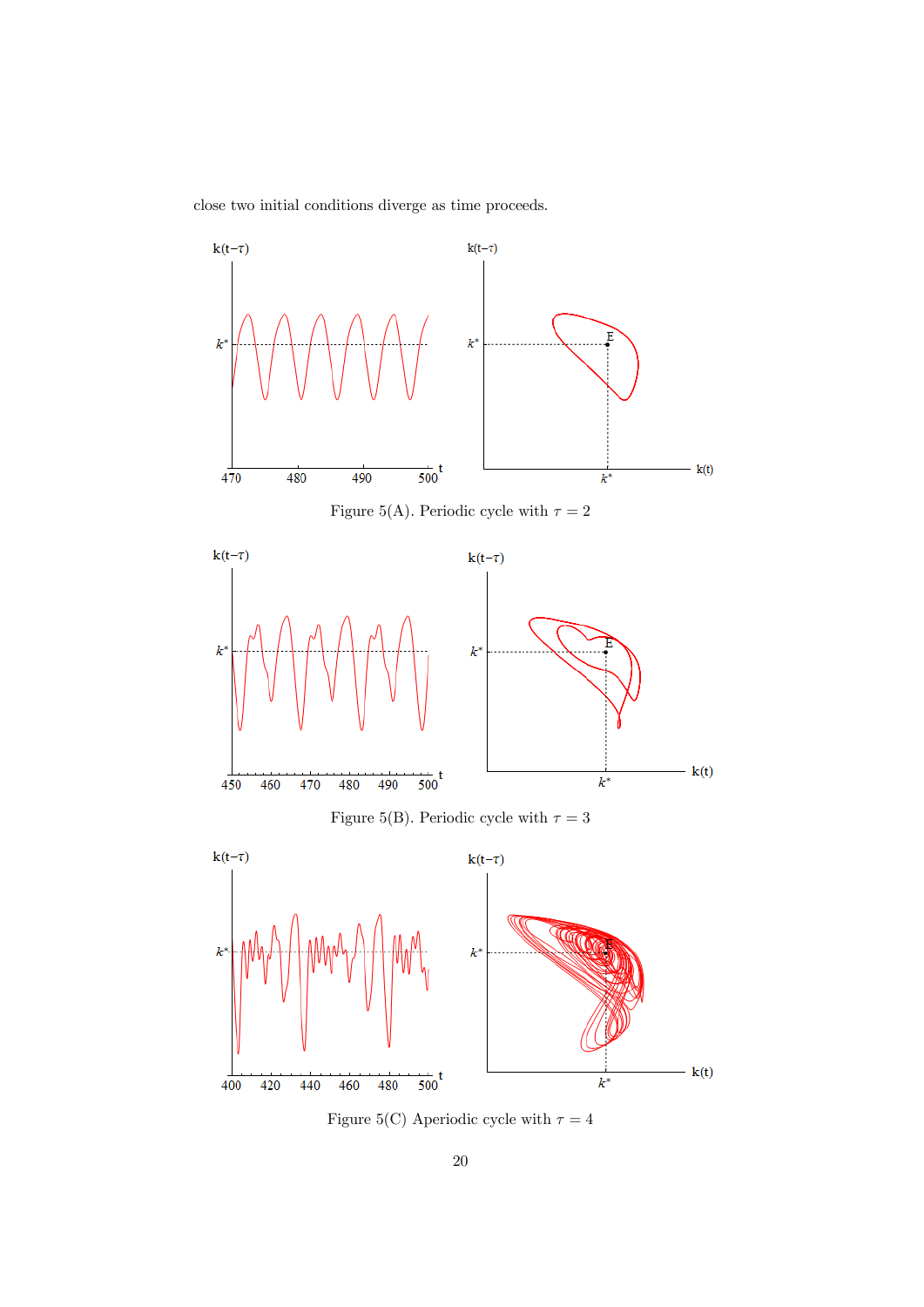To extend the above analysis, we continuously increase the value of  $\tau$  from 1 to 5 along the vertical real line in Figure 4. When the value of  $\tau$  passes the threshold value  $\tau^* = \phi(\beta, \alpha)$ , which is approximately 1.29 for the specified values of  $\alpha$  and  $\beta$ , the fixed point loses its stability and bifurcates to a periodic solution. Simulation results are summarized in a bifurcation-like diagram of  $k(t)$ against  $\tau$  in Figure 6. It is constructed in the following way. For each value of  $\tau > \tau^*$ , the delay equation (21) is numerically solved for  $0 < t \leq 400$ , given an initial function  $\varphi(t) = 0.5$  for  $t \in [-\tau, 0]$ . The local maximums and minimums of the time trajectory for  $t \in [300, 400]$  are plotted above the selected value of  $\tau$ . This diagram exhibits a number of local maximum and local minimum within one cycle so it is more likely to the Poincare section. As is already seen above, a time-trajectory has one local maximum and one local minimum for  $\tau = 2$  so that there are two points over  $\tau = 2$ . Two points bifurcates to four extrema that turn to six extrema, shortly after two more points come in. We have already checked that the period-two cycle has six extrema when  $\tau = 3$  as shown in Figure 6 where the vertical dotted line at  $\tau = 3$  crosses six time the red colored graphs. Although the bifurcation of the extremes does not follow exactly period-doubling, this process repeats itself to generate periodic cycles with higher periods and then chaotic fluctuations.



Figure 6. Bifurcation diagram with respect to  $\tau$ , given  $\alpha = 1$  and  $\beta = 4\alpha$ 

## 5 Comparison of Continuously Distributed and Fixed Delays

No matter which time delay is introduced into the neoclassical growth model, it is found that the delay has a destabilizing effect if Assumption 3 is violated. In this section, we compare the destabilizing effect caused by the continuously distributed time delay with the one by the fixed time delay. We have obtained the instability and stability regions separated by equation (24) under the fixed time delay. We have also obtained the stability regions divided by  $\Delta_2 = 0$  when  $m = 1$  and  $\Delta_3 = 0$  when  $m = 2$  under continuously distributed time delay. Repeating the same procedure for  $m = 3$  through 5, we get three more partition curves that divide the  $(\beta, T)$  space into the stable and unstable regions. The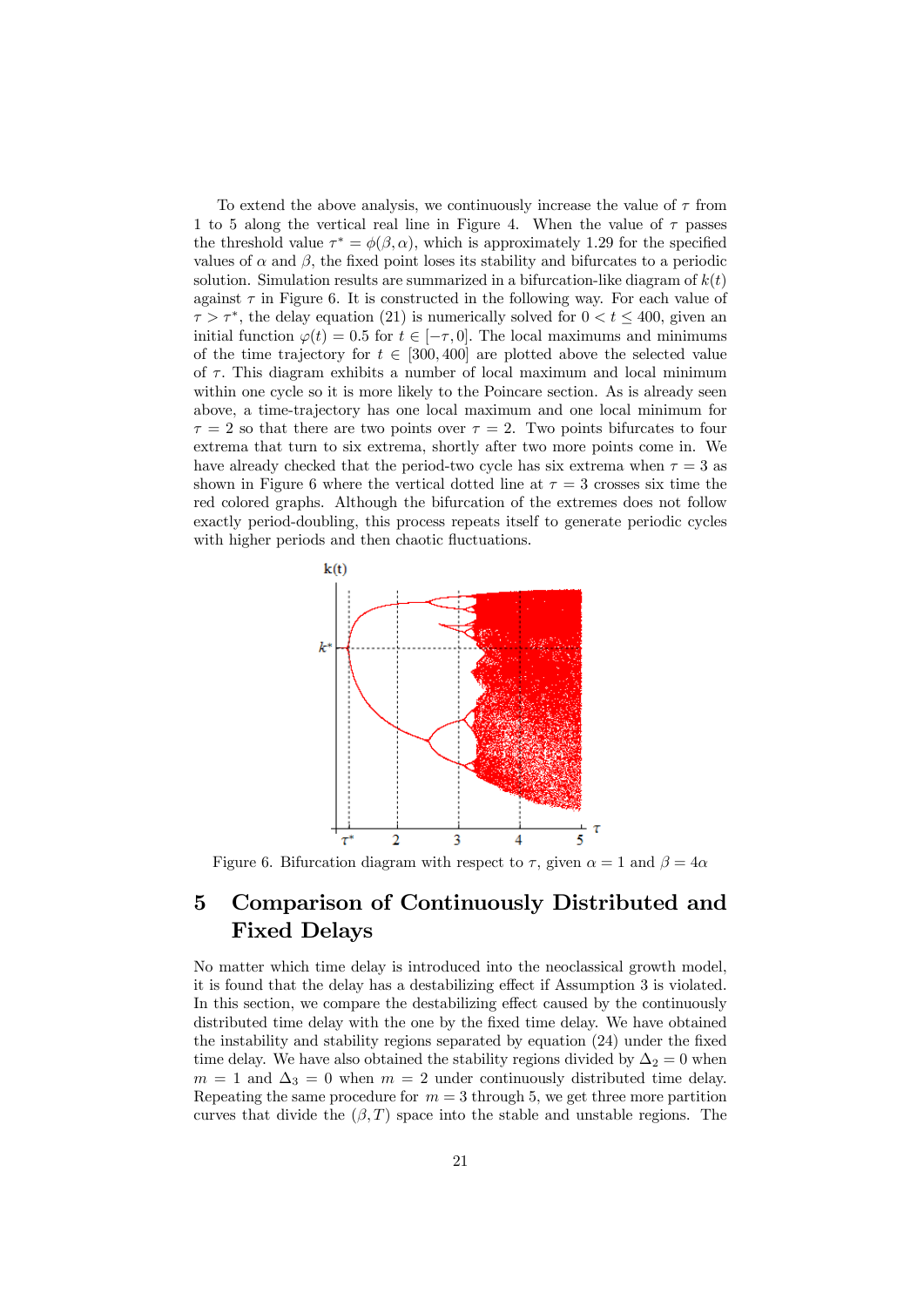specified forms of these separation curves, however, are not given here because of their too-long expressions. Then given  $\alpha = 1$ , the  $\tau^* = \phi(\beta, \alpha)$  curve colored in red and the five black partition curves with  $m$  from 1 to 5 are illustrated in Figure 7. The four red points there correspond to the combination of  $(\beta, T)$ for which the partition equations have multiple roots, although it is not easy to recognize that all these separation curves have fork-shaped profiles. It can be seen that all of the partition curves with continuously distributed time delay are located in the gray region where the steady state is locally unstable under the fixed time delay and approaching the partition curve with fixed time delay from the right as the value of  $m$  increases.



Figure 7. Partition curves of continuously distributed and fixed time delays

It is natural to guess that the distributed stable region becomes gradually smaller and converges to the fixed stable region when  $m$  tends to infinity. This is confirmed to be correct if we notice the properties of the weighting function. For  $m \geq 1$ , it takes a bell-shaped profile. As m increases, the function becomes more peaked around  $t - \sigma$  and tends to the Dirac delta function. For sufficient large m, the weighting function may be regarded as very close to the Dirac delta function and the dynamic behavior under the continuously distributed time delay is very similar to the one under the fixed time delay. We can explain this phenomenon mathematically. Given  $m \geq 1$ , the characteristic equation (17) under continuously distributed time delay can be written as

$$
\lambda + \alpha - \frac{2\alpha - \beta}{\left(1 + \frac{T}{m}\lambda\right)^m \left(1 + \frac{T}{m}\lambda\right)} = 0.
$$

As  $m \to \infty$ , it converges to

$$
\lambda + \alpha - (2\alpha - \beta)e^{-T\lambda} = 0
$$

which is the characteristic equation  $(22)$  of the fixed time delay if T is replaced with  $\tau$ . In short, under continuously distributed time delay, although we comprehensively use the delayed or past data of capital, the stability region is sensitive to the shape of the weighting function. Increasing the value of  $m$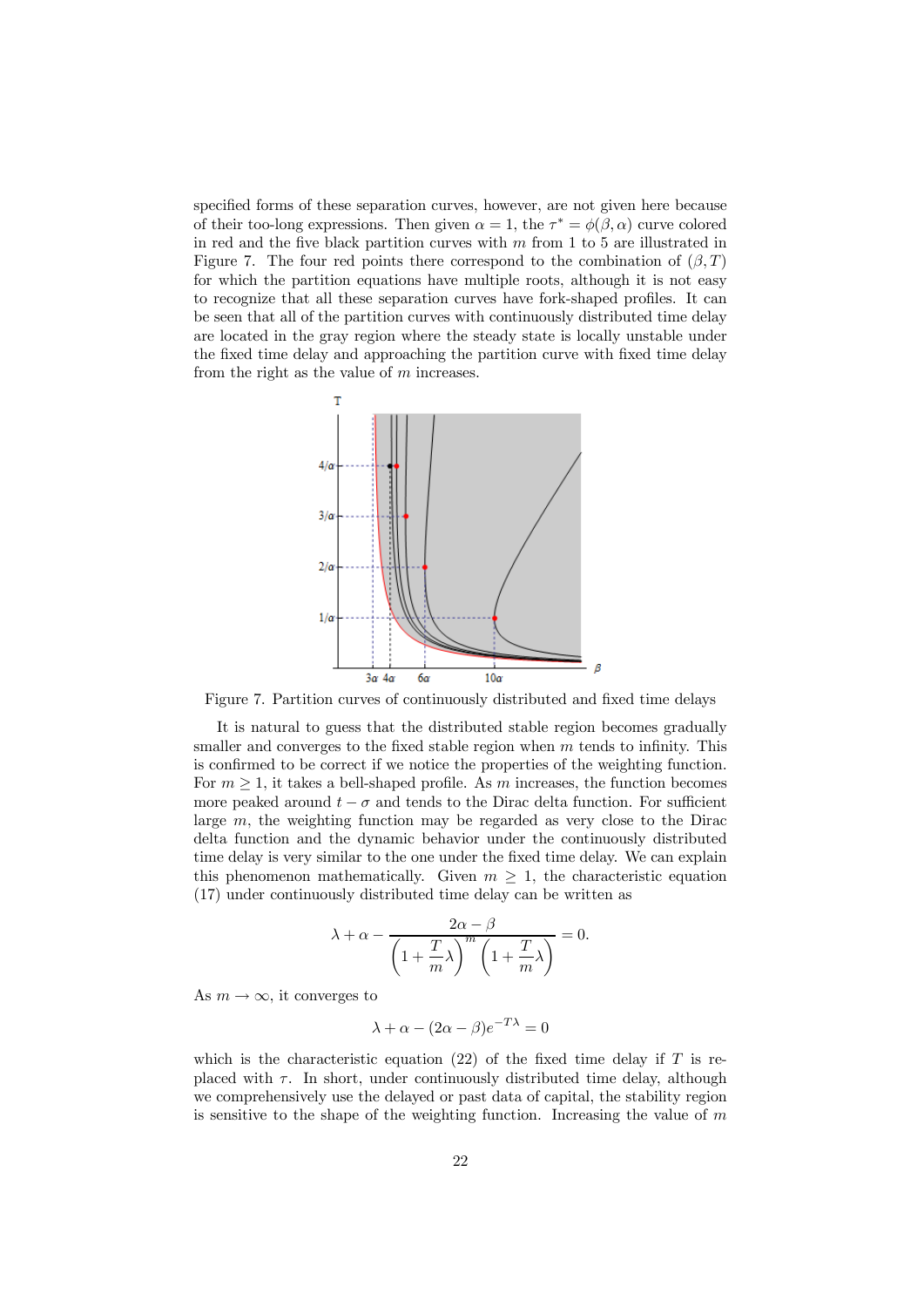strengthens the destabilizing effect caused by the distributed delay in a sense that the stability region becomes smaller. It then converges to the fixed delay stability region as  $m \to \infty$ .

We now turn our attention to similarity and dissimilarity of dynamics generated under the fixed time delay to those generated under the continuously distributed time delay. To this end, we set  $\alpha = 1$ ,  $\beta = 4$  and  $\tau = 4$  which corresponds to the black point in Figure 7 and Figure 4. Given this configuration of the parameters, complex dynamics under the fixed time delay is obtained as illustrated in Figure 6 in which many points remain on the vertical dotted line  $\tau = 4$  or in Figure 5(C) in which the same dynamics is plotted in the  $(k(t), k(t - \tau))$  plane and seems to be very high-order cyclic or aperiodic. In order to see what dynamics the distributed model can generate under the same parametric condition, we reduce the integro-differential equation (14) to a system of ordinary differential equations. Since the equivalence is already shown in the case of  $m = 1$ , we assume that  $m > 1$ . The expected value of capital is given by

$$
k^{e}(t) = \int_{0}^{t} \frac{1}{m!} \left(\frac{m}{T}\right)^{m+1} (t-\sigma)^{m} e^{-\frac{m(t-\sigma)}{T}} k(\sigma) d\sigma
$$

and for all  $\ell = 0, 1, \ldots m$ , introduce the functions

$$
x_{\ell}(t) = \int_0^t \frac{1}{\ell!} \left(\frac{m}{T}\right)^{\ell+1} (t-\sigma)^{\ell} e^{-\frac{m(t-\sigma)}{T}} k(\sigma) d\sigma
$$

where  $x_m(t) = k^e(t)$ . Then by differentiation,

$$
\dot{k}^{e}(t) = \frac{m}{T} (x_{m-1}(t) - k^{e}(t)) \text{ for } \ell = m,
$$
  

$$
\dot{x}_{\ell}(t) = \frac{m}{T} (x_{\ell-1}(t) - x_{\ell}(t)) \text{ for } \ell = 1, ... m - 1
$$

and

$$
\dot{x}_0(t) = \frac{m}{T} (k(t) - x_0(t))
$$
 for  $\ell = 0$ .

Combining these  $m + 1$  equations with

$$
\dot{k}(t) = -\alpha k(t) + \beta k^{e}(t)(1 - k^{e}(t))
$$

yields the  $m + 2$  dimensional system of ordinary differential equations for  $k(t)$ ,  $k^e(t)$  and  $x_{\ell}(t), \ell = 0, 1, ..., m-1$ . Specifying the value of m, we perform simulations. When  $m = 10$ , the ODE system exhibits a periodic cycle with two extremes as shown in Figure 8(A). When  $m$  increases to 30, a periodic cycle with six extremes appears, as shown in Figure 8(B). When  $m$  becomes more than 50, erratic behavior may occur and the aperiodic behavior with  $m = 100$ is represented in Figure 8(C).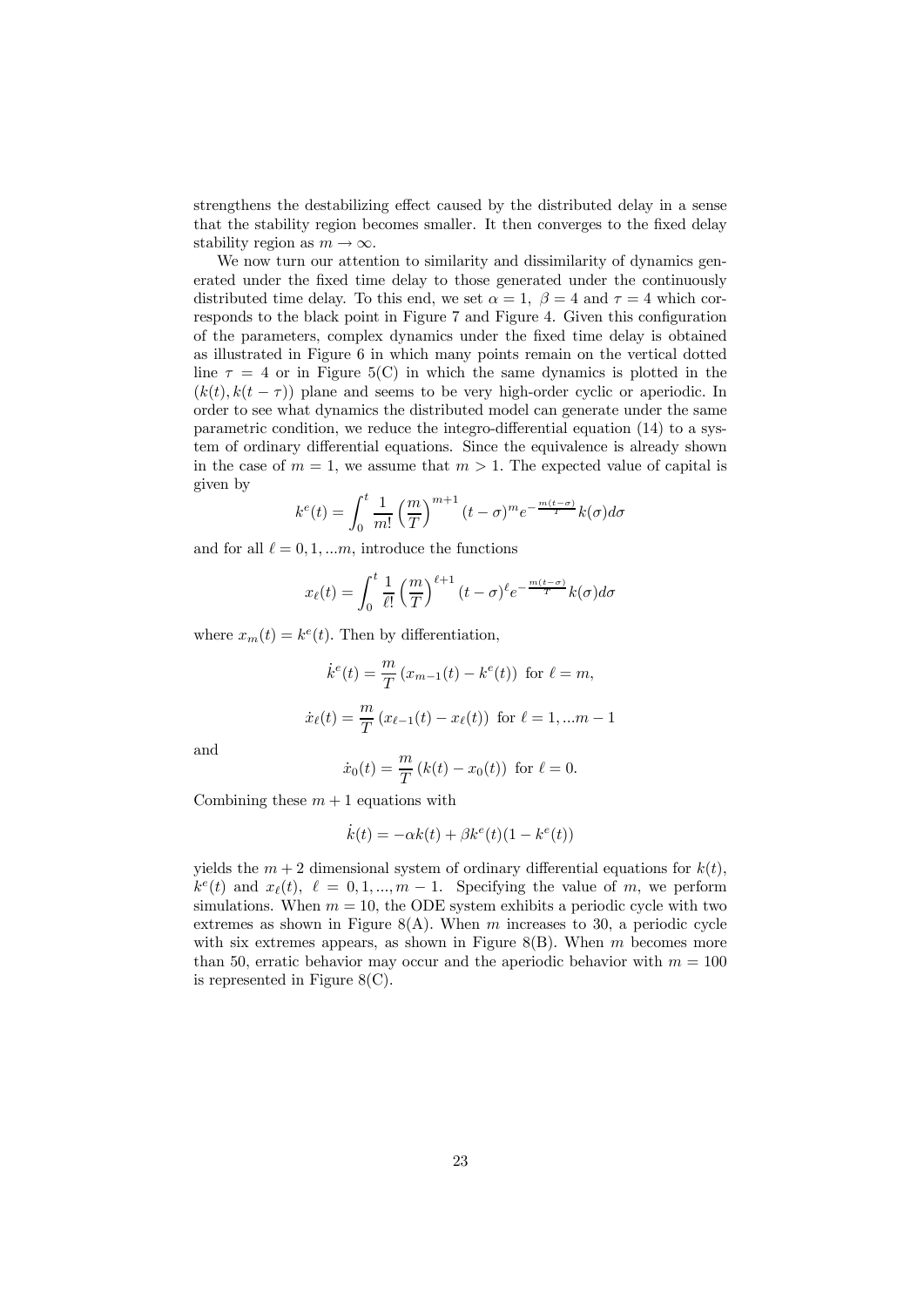

Figure 8. Return maps under continuously distributed time delay

Although Figures  $8(A)$ , (B) and (C) look similar to Figures 5 (A), (B) and (C), there is a distinctive difference: the values of  $\alpha$ ,  $\beta$  and  $\tau$  are fixed and m is altered in Figure 8 while the value of  $\alpha$  and  $\beta$  are fixed and  $\tau$  is changed in Figure 5. Notice however the similarity between Figure  $5(C)$  and Figure  $8(C)$ , both are obtained under the same values of the parameters  $\alpha$ ,  $\beta$  and  $\tau$  and  $m = 200$ . So the following result is confirmed in a different way: the distributed delay model with high value of  $m$  generates similar dynamics as the fixed delay model. To measure the complexity of these dynamics generated by the ODE system, we calculate the maximum Lyapunov exponent against various values of m and the results are plotted in Figure 9 where ML on the ordinate stands for Maximum Lyapunov:



Figure 9 Maximum Lyapunove exponent againts m

The ODE system has zero maximum Lyapunov exponent for m below 40 and a positive maximum Lyapunov exponent for  $m$  greater than 50. That is, chaotic dynamics are born for some values of  $m$  between 40 and 50. The fixed delay model (14) can give rise to chaos as numerically confirmed in Figure 6. It looks like a simple equation, however, it is actually infinite dimensional dynamic system. If the distributed delay model with higher value of  $m$  can approximate dynamics generated by the fixed delay model, it can be safe to say that chaos generated by the fixed delay model is thought to be high dimensional chaos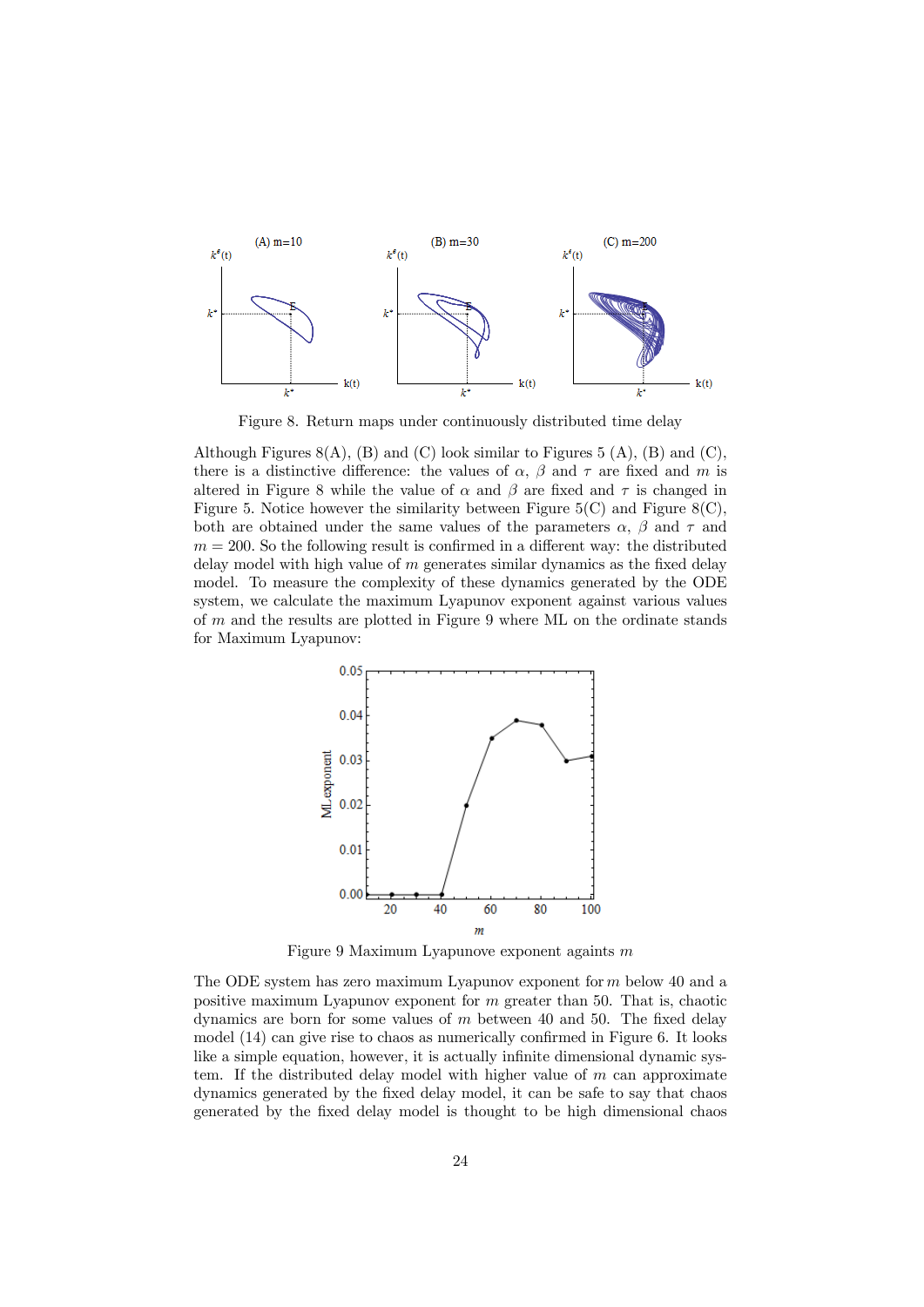since the distributed delay model can generate the similar complex dynamics only when  $m$  takes a large value. With these simulations and the results obtained in Section 3, we summarize the main points of the dynamic model with continuously distributed time delay:

Theorem 4 *Under Assumption 3, dynamics in the neoclassical growth model with continuously distributed time delay is the following:(1) it is locally asymptotically stable when the shape parameter* m *is zero or unity; (2) it generate periodic cycles for*  $2 \leq m \leq 40$ ; (3) it gives rise to aperiodic fluctuations for m ≥ 50*; (4) it converges to the neoclassical growth model with fixed time delay as* m *goes to infinity.*

## 6 Concluding Remarks

The neoclassical growth model is developed in this paper with continuous time scales and two kinds of time delay. It complements the pioneering work of Day (1982) in which discrete-time and a production lag are assumed. Special function form is introduced to consider pollution in production, which results in the dynamic model equivalent to that induced by the logistic map. Our continuous-time model is similar in spirit and functional form to Day's discretetime model.

The capital accumulation process has been formulated in a way that allows for both continuously distributed and fixed time delays. They are a clear consequence of delays in information gathering in the production process and in investment decisions. We start with the continuous model without time delay and confirm the well-known result that the steady state  $k^*$  is always asymptotically stable if  $\alpha < \beta$ . Our first concern of this paper is on the stability preservation in the delay models. Theorems 1 and 2 show that the same state  $\vec{k}^*$  in the delay model is always asymptotically stable, regardless of the length of the time delay, if  $\beta \leq 3\alpha$ . This condition holds if the technology parameter A is sufficiently small. In addition to this, Case 2 with  $T > 0$  and  $m = 0$  implies asymptotic stability of  $k^*$ . Thus, our first conclusion is that the delay becomes harmless to stability of the steady state if the technology parameter takes a small value or the weighting function is exponentially declining.

Our second concern turns to the destabilizing effect caused by time delay when  $\beta > 3\alpha$ . In the case of continuously distributed time delay, the capital accumulation process becomes a set of integro-differential equations and under specified conditions, local instability may occur. The possibility of the birth of limit cycles is analytically verified based on Hopf bifurcation. The shape of the separation curves depends on the value of the shape parameter  $m$  of the weighting function. The separation curve takes a fork-shaped profile for a small number of  $m$  indicating that the time lag has to be sufficiently small or sufficiently large to guarantee local asymptotical stability as depicted in Figures 1 and 4. Further, numerical simulations show that some segments of the cyclic trajectories enter into the non-feasible negative region (Figure 2). This cannot happen if deviations of time delay from its critical values are small enough as shown in Figure 1 and Figure 3. However this is not the case in large deviations. In order to force the trajectory to move back to the positive region from zero values, we impose the non-negativity constraint on output in the capital dynamic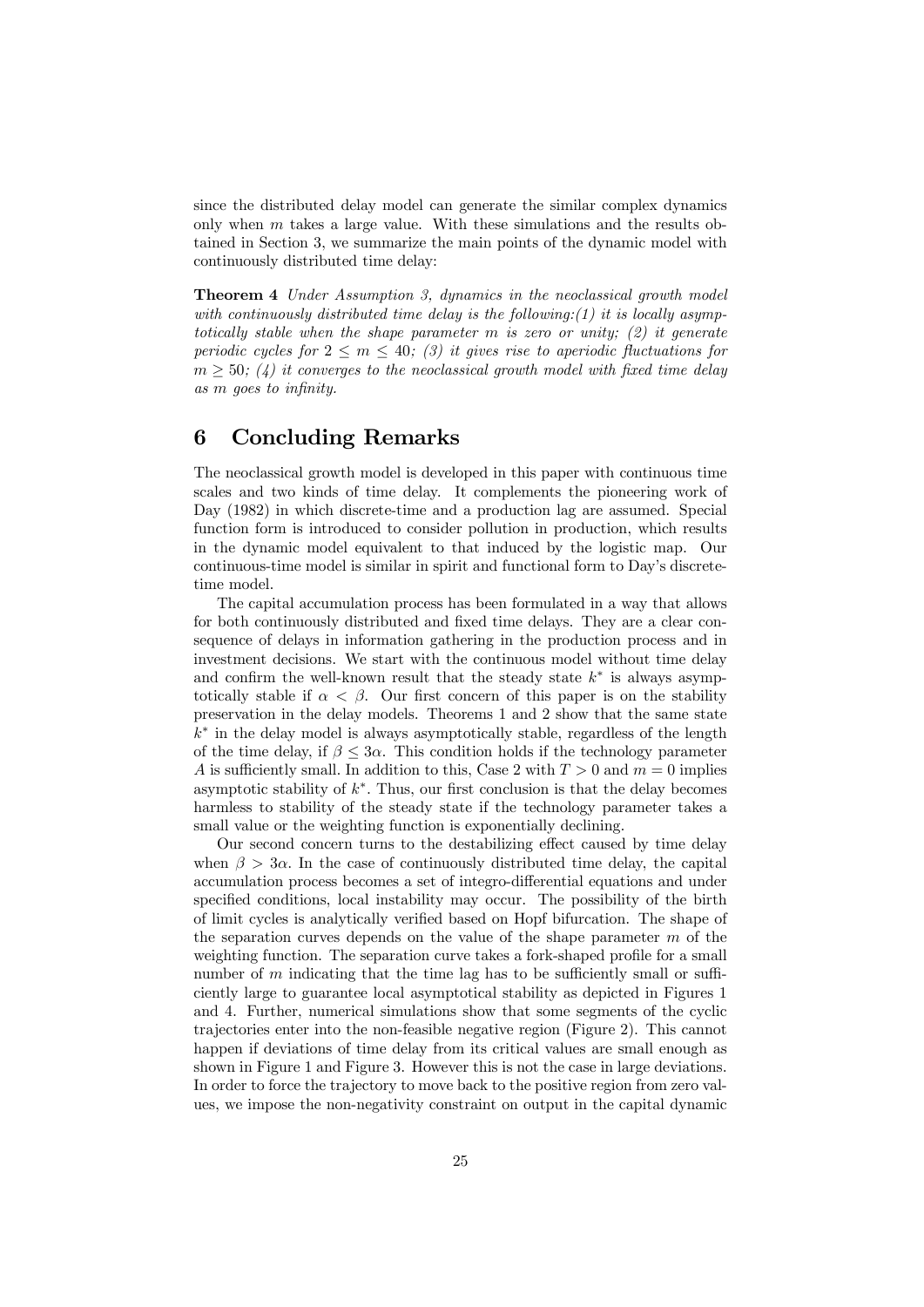equation. This is a simple way to prevent trajectories from being negative. In a more sophisticated way, the mound-shaped production function has to be specified more properly. In our next paper this issue will be further elaborated and the corresponding dynamic model investigated in which the economic variables remain non-negative without any nonnegative constraints. Our second conclusion is that the model with continuously distributed time delay exhibits various dynamics including stability, periodic-cycles and aperiodic-cycles, depending on the value of  $m$  as shown in Figure 8.

Next we examine the destabilizing effect when the dynamic system moves to fixed delay from distributed delay. We analytically derive the critical value of the length of the fixed delay at which the stability switch occurs and then numerically demonstrate that increasing the length of the fixed delay from the critical value alters movement of the dynamics from stable steady state, through periodic cycle, to chaos. The simulation result suggests that longer fixed delay induces complex behavior involving chaos more likely. Our third conclusion is essentially the same as our second: there is a period-doubling cascade to chaos if  $\tau$  increases from its critical value  $\tau^*$ .

An important relation between continuously distributed and fixed time delays has been pointed out in this paper. We have shown that the characteristic equation of the distributed case converges to that of the fixed delay model when the shape parameter of the weighting function tends to infinity. This interesting property of the growth model has been also illustrated by the convergence of the stability regions. This means that when the distributed delay becomes more narrowed, cyclic and chaotic behavior are more pronounced. The destabilizing effect can be summarized as follows: time delay could change dynamics significantly implying that the steady state bifurcates to chaos through perioddoubling cascade if the length of  $\tau$  increases in the fixed delay model while the same phenomenon occurs if the value of  $m$  increases in the distributed delay model. The main result of this paper is to show the birth of limit cycles and possible chaotic behavior in the continuous-time neoclassical growth model if the delay is taken into account.